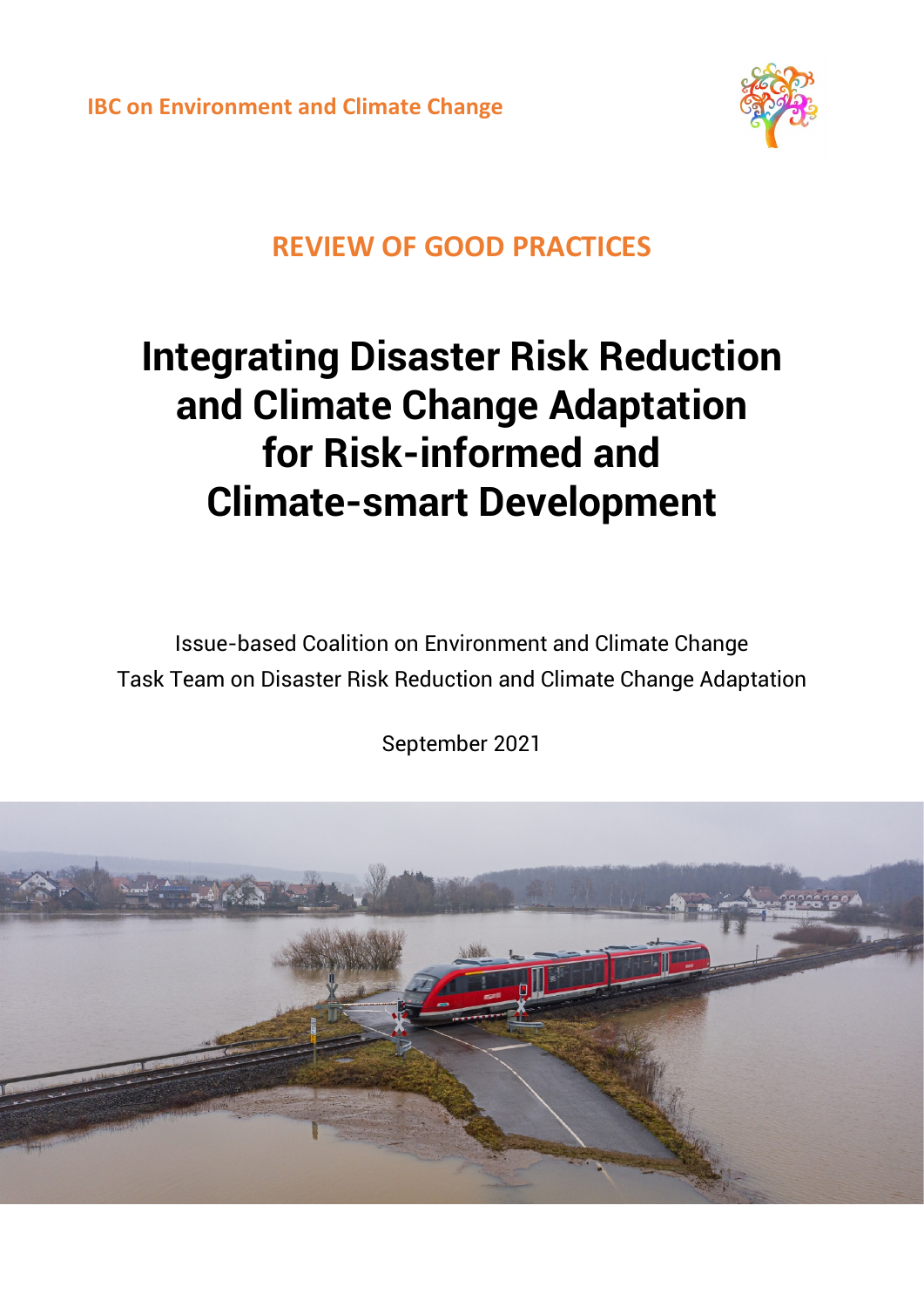

#### **ACKNOWLEDGMENTS**

Dr Jaroslav Mysiak is the main author of this good practice review. This review is a contribution of the UN Issue Based Coalition for Environment and Climate Change Task Team on Disaster Risk Reduction and Climate Change, under the coordination of the UN Office for Disaster Risk Reduction (UNDRR).

This work was coordinated and supported by the United Nations Office for Disaster Risk Reduction.

Cover image: Flooding Germany 2021, Shutterstock

#### **CONTENTS**

| 2 INTEGRATING DISASTER RISK REDUCTION AND CLIMATE CHANGE ADAPTATION3 |  |
|----------------------------------------------------------------------|--|
|                                                                      |  |
|                                                                      |  |
|                                                                      |  |
|                                                                      |  |
|                                                                      |  |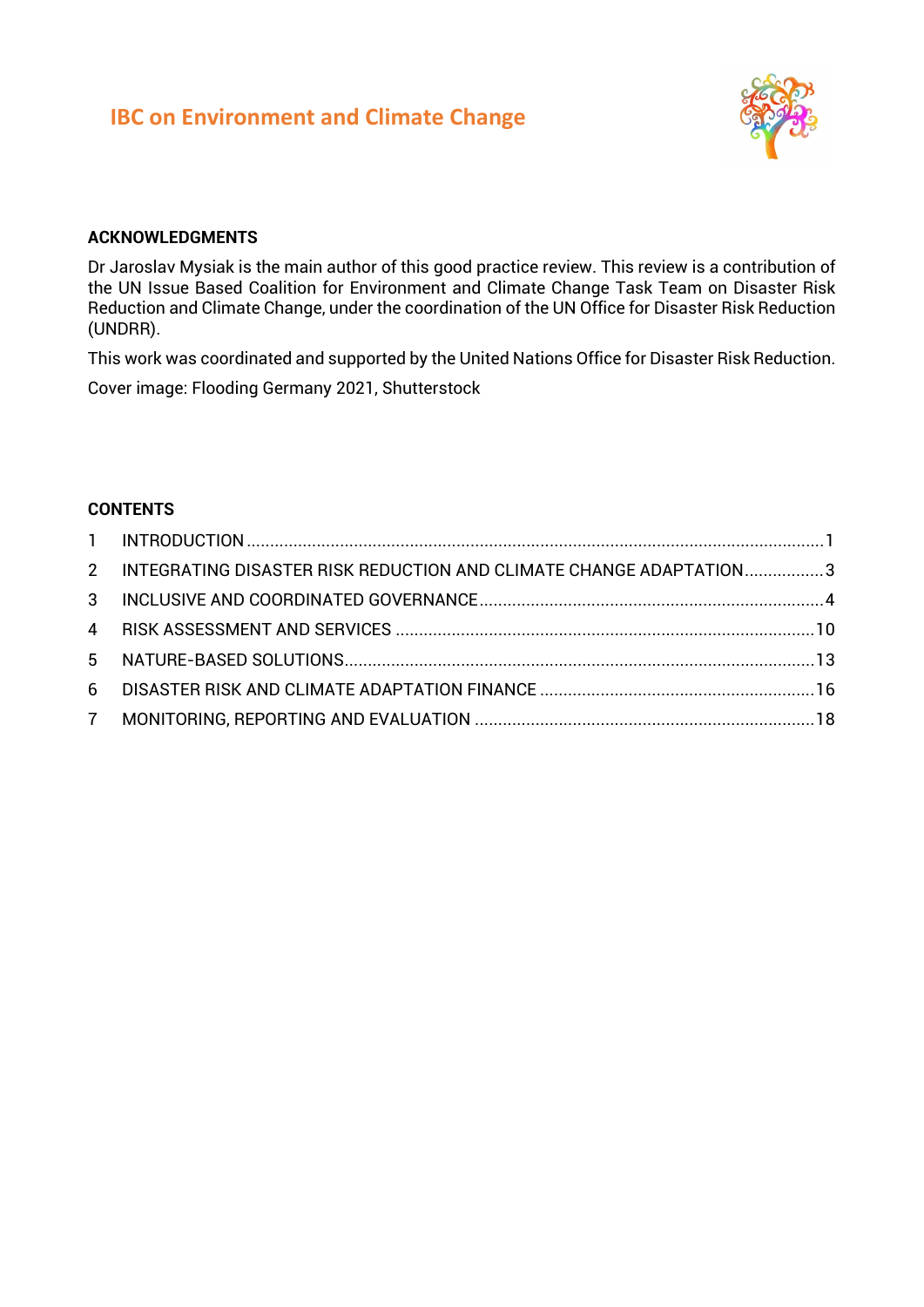

#### <span id="page-2-0"></span>**1 INTRODUCTION**

Policy coherence for sustainable development is at the heart of the Agenda 2030. This Review of Good Practices looks at the linkages between Disaster Risk Reduction (DRR) and climate change adaptation, around main dimensions of policy, innovation and practice. Building greater policy coherence among DRR and climate change adaptation can contribute to advancing sustainable development.

This paper aims to showcase good practices of policy coherence around climate resilience, with the intention of raising awareness of UN country teams and the strengthened application of both policy agendas in the development and implementation of UN Sustainable Development Cooperation Frameworks at country level. It aspires to remain a living document, continuously enriched through good practices shared by the UN family from across the region.

Exchange of knowledge and efforts to build upon the common aim of the [Agenda 2030,](https://www.un.org/sustainabledevelopment/development-agenda/) [the Sendai](https://www.undrr.org/implementing-sendai-framework/what-sendai-framework)  [Framework for Disaster Risk Reduction](https://www.undrr.org/implementing-sendai-framework/what-sendai-framework) 2015-2030 and the [Paris Agreement](https://unfccc.int/process-and-meetings/the-paris-agreement/the-paris-agreement) for climate change, have contributed to advance both areas. The systemic approach to risk analysis that characterises all-of-society and multi-hazards risk reduction has informed and inspired adaptation actions on the local, regional, transboundary and global levels.

DRR and climate change adaptation are vehicles of transformative action and change. Although different in many respects, the transformative processes have in common the emphasis on key dimensions of vulnerability and the role of citizens and organisations as agents of individual and social change. Through new commitments, knowledge and innovative mechanisms, transformational approaches advance the integration of DRR and climate change adaptation on the local, regional, transboundary and global levels, by designing shared vision and pathways to realize that vision.

This Review is structured around five domains in which good practices fostering coherence and building resilience to climate and disaster risks are introduced:

» **Governance and institutional capability** to coordinate responses to disaster and climate risks, and foster innovative and forward-thinking solutions,

**» Assessment of disaster and climate risks**, vulnerabilities and coping capabilities, which consider systemic interlinkages and dependences,

**» Nature-based Solutions** which provide cost-effective ways of reducing risks and provide additional ecologic, social and economic benefits,

**» Disaster and climate finance** embedded within comprehensive financial protection strategies and contributing to building resilience to financial impacts of climate and disaster risks,

**» Monitoring, reporting and evaluation** or learning to trace progress made in reducing risks and building resilience, assess what has been accomplished, and communicate the processes and outcomes.

The Issue-Based Coalition (IBC) on Environment and Climate Change offers a relevant regional channel to bring agencies together in support of UN Resident Coordinators and Country Teams across Europe and Central Asia. Through its Task Team on Disaster Risk Reduction and Climate Change, the IBC aims to promote, among other things, awareness and understanding of how the UN family can support increased coherence of Disaster Risk Reduction and Climate Change Adaptation policy agendas at a country level.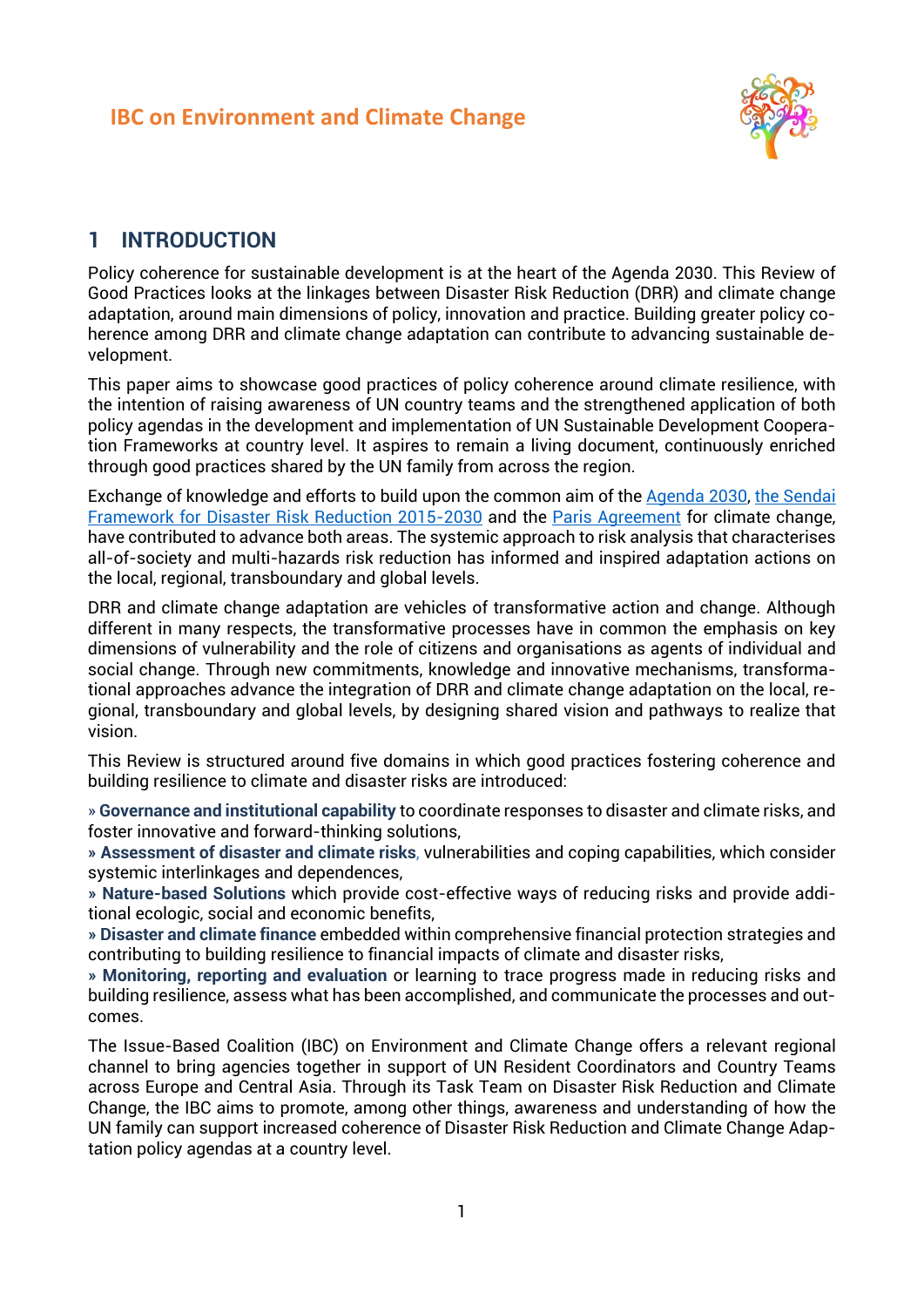

Building on the ["Guidance Note on Using Climate and Disaster Risk Management to Help Build Re](https://www.undrr.org/publication/integrating-disaster-risk-reduction-and-climate-change-adaptation-un-sustainable)[silient Societies"](https://www.undrr.org/publication/integrating-disaster-risk-reduction-and-climate-change-adaptation-un-sustainable) on the integration of DRR and climate change adaptation into UN Sustainable Development Cooperation Frameworks, coordinated by UNDRR and supported by an interagency task team chaired by FAO and UNDP and the broader ongoing engagement of UNDRR and IBC partners in the region, this Review of Good Practices provides practical insights into the integration of DRR and Climate Change Adaptation agendas with examples from across the Europe and Central Asia region, and provide concrete recommendations on embedding greater coherence of these agendas in actions at national level through the mandates and actions of UN partner agencies in the region.



The extensive desk review conducted for this study aimed at identifying good practice examples of theory and practice, which foster or exploit synergies between DRR and climate change adaptation and which can serve as inspiration for others. The purpose of these examples is to stimulate debate about how good practice examples should be identified and documented, in order to inspire others to replicate their success in different contexts.

#### [UN Sustainable](https://unsdg.un.org/resources/united-nations-sustainable-development-cooperation-framework-guidance)

[Cooperation Frameworks,](https://unsdg.un.org/resources/united-nations-sustainable-development-cooperation-framework-guidance) engagement on resilience and climate agendas both nationally and in the region including on the transboundary level. The content of this Review will evolve over time as further good practices are shared and disseminated; this compilation of good practices may aspire to develop into an online database, through which UN Country Teams may identify practical solutions and inspirations from experiences shared from across the UN family.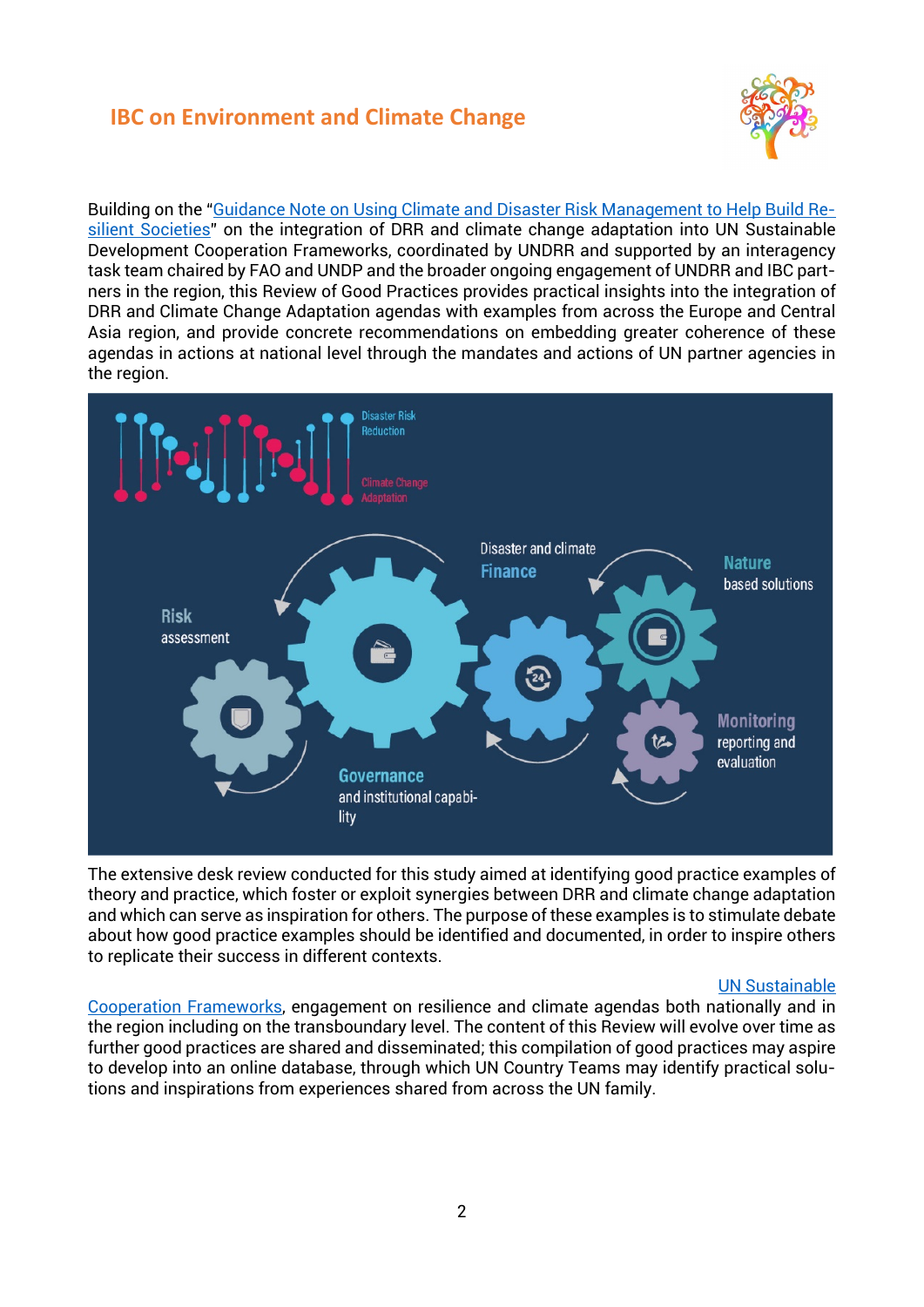

#### <span id="page-4-0"></span>**2 INTEGRATING DISASTER RISK REDUCTION AND CLIMATE CHANGE AD-APTATION**

DRR and climate change adaptation are central dimensions of all spheres of government and society and target resilience as a precondition and an outcome of risk-informed development. With a majority of disaster events related to climate extremes, both agendas have often been politically and operationally intertwined. Nevertheless, practical implementation of both agendas has generally involved different communities of practice, both within and across national borders. Efforts remain needed to support further coherence of to close-knitted areas of work – as the Review will highlight, their synergies and integration into different policy areas remains a topic of close attention in both national and regional contexts.

While centred around resilience, Disaster Risk Reduction, in line with the Sendai Framework for Disaster Risk Reduction 2015-2030, seeks to prevent new and reduce existing disaster risks, and the quest of climate change adaptation is to build adaptive capacity and reduce vulnerability to unavoidable adverse impacts of climate change caused by human-induced greenhouse gas emissions. Sound understanding of vulnerabilities, determinants of risk and people attitudes are equally important for both.

Aligning DRR and climate change adaptation agendas creates conditions for greater policy impact, more efficient use of resources, and more effective action in protecting life, livelihoods and valuable assets. Lack of integration leads to insufficient protection and wasteful use of resources<sup>[1](#page-4-1)</sup>.

In addition, both DRR and climate change impacts do not recognize national borders and are felt through entire water cycles. For example, intensity and frequency of floods and droughts is increasing under climate change in transboundary basins and their management requires both **inter-sectoral and transboundary cooperation**. Countries on the national level can benefit while using transboundary approach because it makes DRR and climate change adaptation more efficient by reducing uncertainties through data exchange, enlarging the planning space, identifying better priorities and sharing costs and benefits. The role of the joint basin organisations is also crucial for integrat-ing DRR and climate change adaptation into the basin planning and development<sup>[2](#page-4-2)</sup>.

DRR and climate change adaptation face similar institutional and cultural challenges as they uphold a step change in how risks are understood, identified and coped with; management capabilities built up and organized; and societal groups engaged and mobilized. Because both agendas are implemented by "injections" into sectoral policies, including, but not limited to water, urban planning, transport, energy, infrastructure, health, and agriculture, ample experience has been collected on how they contribute, separately or jointly, to policy coherence.

DRR and climate change adaptation adhere to and rely on the same principles of social justice including access to resources, equity, participation, diversity, human rights, and care for the most vulnerable and marginalised. The loss & damage associated with climate change impacts institutionalised with the [Warsaw International Mechanism](https://unfccc.int/topics/adaptation-and-resilience/workstreams/loss-and-damage-ld/warsaw-international-mechanism-for-loss-and-damage-associated-with-climate-change-impacts-wim) for Loss and Damage associated with climate change impacts (WIM) under UNFCCC, draw on DRR methods and principles.

<span id="page-4-1"></span><sup>&</sup>lt;sup>1</sup> Sandholz, S. Costs and benefits of (in)coherence: Disaster Risk Reduction in the Post-2015-Agendas. Synthesis Report. (2020)

<span id="page-4-2"></span><sup>2</sup> UNECE. *Water and Climate Change Adaptation in Transboundary Basins: Lessons Learned and Good Practices*. (Economic Commission for Europe UNECE) and International Network Of Basin Organizations, 2015)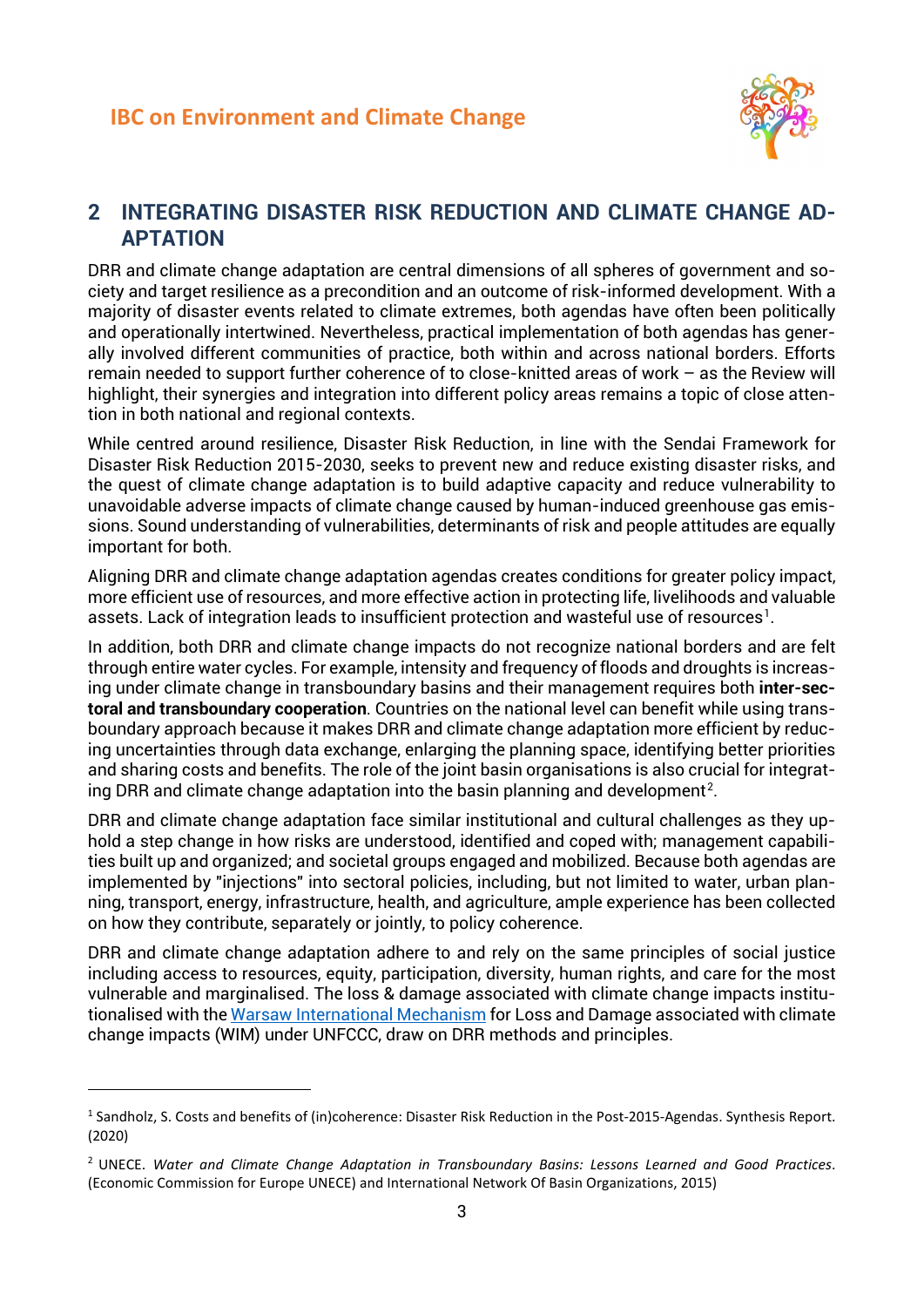

Sizeable progress has been made over the past decade or more in connecting the DRR and adaptation communities (i.e., expert networks helping to define the problem, identify solutions and assess their outcomes). A tangible prove of this is the IPCC Special Report on Managing the Risk of Extreme Events and Disasters to Advance Climate Change Adaptation [\(SREX,](https://www.ipcc.ch/report/managing-the-risks-of-extreme-events-and-disasters-to-advance-climate-change-adaptation/) 2012) reconciling the terminology, method and frameworks. Less demonstrable and evidence-substantiated progress, except for some countries, has been made in building joint risk management capabilities (see the [Evaluation of the EU Strategy on Adaptation to Climate Change\)](https://eur-lex.europa.eu/legal-content/EN/TXT/?uri=CELEX%3A52018SC0461).

Major recent assessment reports include:

- Global Assessment Report [\(GAR2019\)](https://gar.undrr.org/) offered an update on progress made in implementing DRR and climate change adaptation and shed light on selected countries' experience.
- [UNFCCC technical report](https://unfccc.int/documents/28265) acknowledged that resilience and ecosystems (Nature-based Solutions) can act as core concepts for motivating closer integration of DRR and climate change adaptation.
- [OECD assessment report](https://www.oecd.org/environment/common-ground-between-the-paris-agreement-and-the-sendai-framework-3edc8d09-en.htm) examined the potential for a more coherent approach to management of climate-related risks.

#### <span id="page-5-0"></span>**3 INCLUSIVE AND COORDINATED GOVERNANCE**

Institutional alignment needed to meet the DRR and climate adaptation objectives is a slow and cumbersome process, and there is no universal solution for enhancing policy coherence<sup>[3](#page-5-1)</sup>. Every country is characterised by unique architecture of governance systems and procedures across jurisdictional contexts.

**National platforms for disaster risk reduction** play an important role for ensuring all-of-government and all-of-society approach to reducing risk and building resilience. The platforms foster interrelationships between DRR, sustainable development and climate change adaptation across sectors and across stakeholders. According to a [recent inventory](https://www.undrr.org/publication/national-platforms-disaster-risk-reduction-undrr-regional-office-europe-and-central) by UNDRR, 37 National Platforms for DRR exist in Europe and Central Asia, with heterogeneous structure but all aiming at multi-stakeholder cooperation and mainstreaming DRR into policies and practice.

| Words into Action Guidelines - National Focal Points for Disaster Risk<br><b>Reduction National Platforms for Disaster Risk Reduction Local Platforms</b><br>for Disaster Risk Reduction.                                       | <b>UNDRR</b>     | Link        |
|---------------------------------------------------------------------------------------------------------------------------------------------------------------------------------------------------------------------------------|------------------|-------------|
| National Platforms for Disaster Risk Reduction - UNDRR Regional Office<br>for Europe and Central Asia Overview                                                                                                                  | <b>UNDRR</b>     | <b>Link</b> |
| The Dutch National Steering Committee for National Safety and Security,<br>in which ministries are represented along with other governmental bodies<br>and organizations, is considered an example of good governance practice. | Nether-<br>lands | Link        |
| Disaster and Climate Resilience Youth Network (DACRYN) for Central Asia<br>(since 2019) is a sub-regional platform for youth and young professionals<br>in DRR to mobilize and empower young people in science for DRR in Ka-   | <b>UNESCO</b>    | Link        |

<span id="page-5-1"></span><sup>3</sup> Forino, G., von Meding, J. & Brewer, G. J. A Conceptual Governance Framework for Climate Change Adaptation and Disaster Risk Reduction Integration. *Int. J. Disaster Risk Sci.* **6**, 372–384 (2015)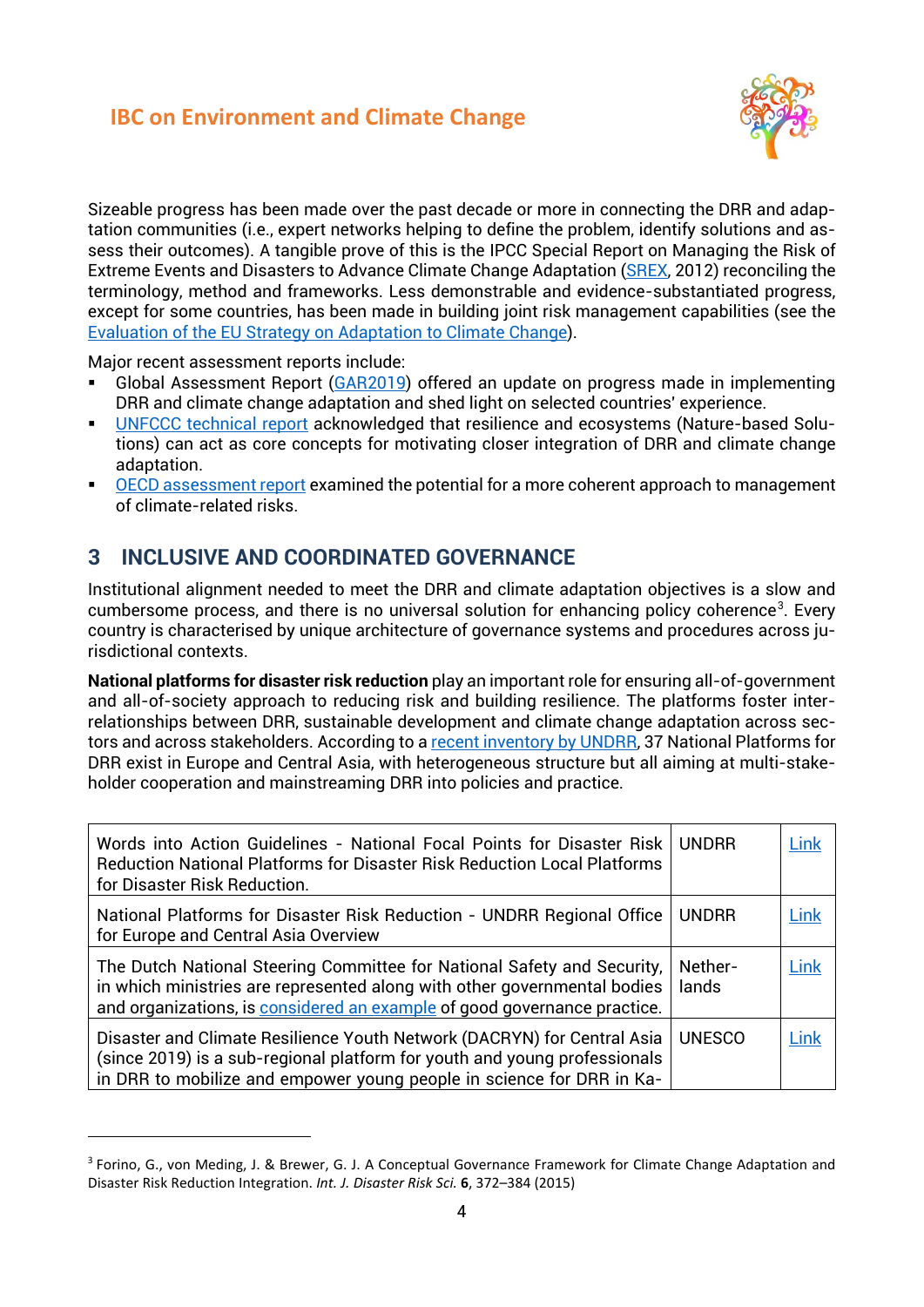

| zakhstan, Kyrgyz Republic, Tajikistan and Uzbekistan. The network is re-<br>lated to the U-Inspire network of the Asia and the Pacific, as its sub-re-<br>gional chapter and implements activities at the sub-regional and national<br>levels.                                                                                                                                                                                                                                                                                                                                                                                                                                                                                                                                                                                                                                                                                                                                                                                                                                                                                                                    |            |      |
|-------------------------------------------------------------------------------------------------------------------------------------------------------------------------------------------------------------------------------------------------------------------------------------------------------------------------------------------------------------------------------------------------------------------------------------------------------------------------------------------------------------------------------------------------------------------------------------------------------------------------------------------------------------------------------------------------------------------------------------------------------------------------------------------------------------------------------------------------------------------------------------------------------------------------------------------------------------------------------------------------------------------------------------------------------------------------------------------------------------------------------------------------------------------|------------|------|
| Emergency Alerting Call to Action. For a better coordination on national<br>level, addressing better collaboration among various stakeholders, includ-<br>ing disaster risk management agencies, meteorological and geological<br>services, ICT regulators, NGOs, IGOs, and operators, the countries have<br>built (interoperable warning networks) multi-hazard early warning systems<br>(MHEWS) and developed functional and effective communication strate-<br>gies, platforms, and standardized communication protocols, in particular<br>the Common Alerting Protocol (CAP), an international standard for ex-<br>changing multi-hazard emergency alerts and public warnings over differ-<br>ent types of networks. Since 2006, WMO has recognized CAP as the key<br>standard for all-hazards, all-media public warning and alerting from au-<br>thoritative sources. National Meteorological and Hydrological Services are<br>involved in most hazard threat alerting within and among countries and so<br>have led the world in adoption of CAP, which has a proven track record of<br>improved effectiveness and efficiency of official alerting systems. | <b>WMO</b> | Link |
| WMO has signed the Emergency Alerting Call to Action as part of its ongo-<br>ing Global Multi-hazard Alert System (GMAS) development and its collab-<br>oration with governmental, non-governmental, and commercial organiza-<br>tions to achieve the broadest adoption of CAP worldwide. The Call to Action<br>was launched at a special event during the Humanitarian Networks and<br><b>Partnerships Weeks 2021.</b>                                                                                                                                                                                                                                                                                                                                                                                                                                                                                                                                                                                                                                                                                                                                           |            |      |
| The CAP Call to Action comes as, further to the development of the WMO<br>GMAS framework, WMO also seeks to expand and improve the provision of<br>Members expert advice to the United Nations and other humanitarian<br>agencies to meet rising demand for authoritative information to support<br>early action and response. Increasing the utilization of CAP with dissemi-<br>nation and aggregation through GMAS, alongside other developments, in-<br>cluding the 4.7 million CHF contribution from MeteoSwiss will play a key<br>role in ensuring WMO responding to this demand. In 2019 WMO estab-<br>lished a coordination post at UN Headquarters in New York, providing a<br>strategic information flow on weather, climate and water-related hazards<br>to the UN operations and Crisis Centre. WMO New York and Geneva offices<br>have recently combined forces to ensure the provision of authoritative ad-<br>vice to the UN's Inter-Agency Standing Committee.                                                                                                                                                                                    |            |      |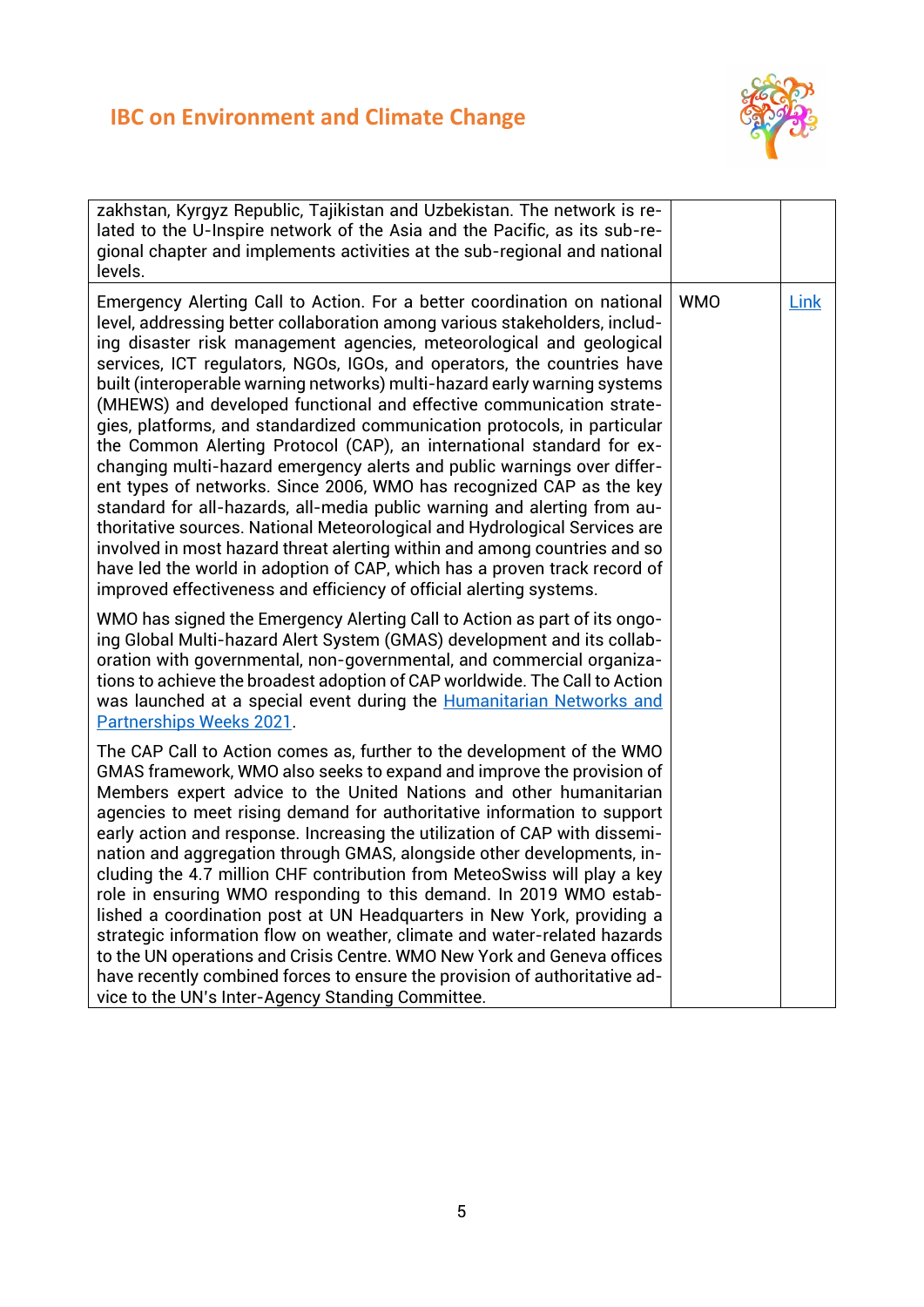

**Citizen assemblies** can help unlock more effective action and help solving intractable issues. A citizens' assembly is a group of people brought together to learn about and discuss issues and reach conclusions about what should be done<sup>4</sup>. The citizens are chosen randomly, based on demographic criteria and attitudes. Participants interact with a range of experts, practitioners, stakeholders and campaigners.

| Employment and decent work for preventing crisis situations arising from<br>conflicts and disasters and enabling recovery and building resilience is an<br>important part of risk governance. The recommendations of the International<br>Labour Organization (ISO) provide guidance on measures to generate em-<br>ployment and decent work in crisis situations. Employment and decent work<br>can contribute to peace and resilience in conflict, disaster and fragile situa-<br>tions, and you may find some helpful information and points in the sections<br>on disaster/resilience. | <b>ILO</b> | Link  |
|--------------------------------------------------------------------------------------------------------------------------------------------------------------------------------------------------------------------------------------------------------------------------------------------------------------------------------------------------------------------------------------------------------------------------------------------------------------------------------------------------------------------------------------------------------------------------------------------|------------|-------|
| Climate Citizens' Assemblies were held in Ireland, France and UK. The latter                                                                                                                                                                                                                                                                                                                                                                                                                                                                                                               | Ireland    | Link  |
| gather 108 people to make recommendations for how the UK can reach its<br>net zero target by 2050.                                                                                                                                                                                                                                                                                                                                                                                                                                                                                         | France     | Link  |
|                                                                                                                                                                                                                                                                                                                                                                                                                                                                                                                                                                                            | UK         | 1 ink |

**Cross border coordination.** Fostering coherence DRR and Climate Change Adaptation provide an opportunity for co-operation within and across boundaries. Bilateral or multilateral cooperation may rely on non-binding strategic alignment or explicit treaties and can take many forms such as joint risk and vulnerability assessment, transboundary adaptation strategies and plans, contingency planning and exercises, financing and risk pooling arrangements, coordination and/or joint implementation of measures, or technical cooperation.

Water stress, water-related hazards and water quality pose increasing challenges to modern society. And yet, the capacity to monitor and manage this vital resource is fragmented and inadequate. In many countries, meteorological and weather services are separate from hydrological and water services. Cooperation between these services, and with users, is a key to providing integrated and complete information needed to support water-smart decision-making. Climate change, urbanization and pollution mean that water resources are stressed as never before. Water-related hazards like drought and flooding are becoming more serious, and a much greater proportion of annual precipitation is now falling in extreme precipitation events rather than spread more evenly throughout the year. Most rivers and freshwater bodies are transboundary and decisions by one country on water resource management often have implications for other countries, thus making water a potential source for both peace and conflict. And yet, many countries lack the capacity to monitor and analyse relevant data. This means that decisions on major infrastructure projects like dams or hydroelectric plants as well as urban planning are often made on the basis of outdated or incomplete information.

<span id="page-7-0"></span><sup>4</sup> Wilson, C., & Mellier, R. Getting Climate Citizens' Assemblies Right. (2020)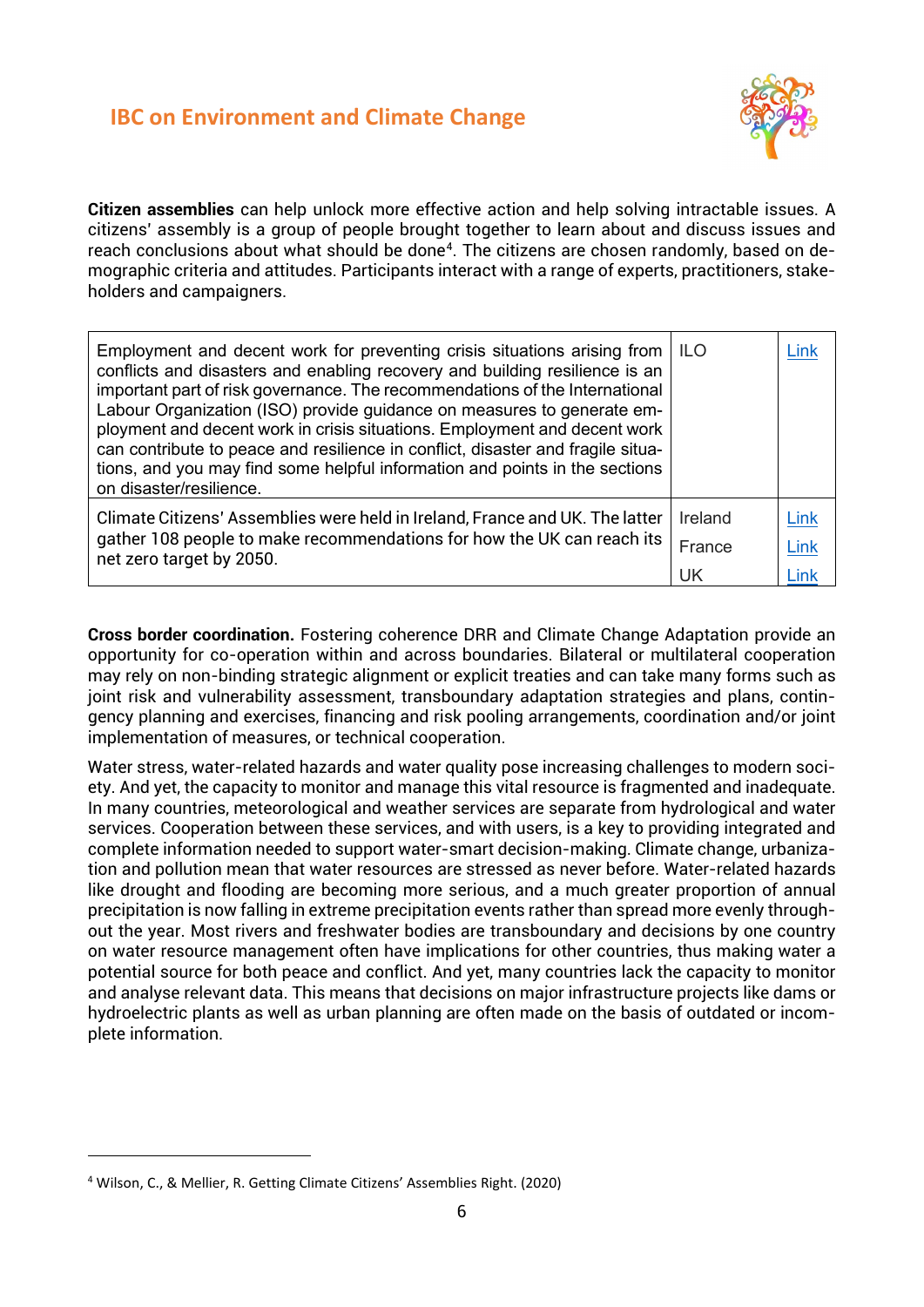

| National Policy Dialogues for Industrial Safety in Central Asia, under the<br>auspices of the UNECE Convention on the Transboundary Effects of Indus-<br>trial Accidents, launched in Central Asia and Serbia set out to strengthen<br>interinstitutional coordination in relation to industrial accident prevention,<br>preparedness and response.                                                                                                                                                                                                                                                                                                                                                                                                                                                                                                                                       | <b>UNECE</b>      | Link        |
|-------------------------------------------------------------------------------------------------------------------------------------------------------------------------------------------------------------------------------------------------------------------------------------------------------------------------------------------------------------------------------------------------------------------------------------------------------------------------------------------------------------------------------------------------------------------------------------------------------------------------------------------------------------------------------------------------------------------------------------------------------------------------------------------------------------------------------------------------------------------------------------------|-------------------|-------------|
| National Policy Dialogues on Integrated Water Resources Management<br>and Water Supply and Sanitation, under the auspices of the Convention on<br>the Protection and Use of Transboundary Watercourses and International<br>Lakes (Water Convention), have been implemented under the EU Water In-<br>itiative in Eastern Europe and Central Asia.                                                                                                                                                                                                                                                                                                                                                                                                                                                                                                                                        | <b>UNECE</b>      | <b>Link</b> |
| The Water Convention which secretariat is hosted by the UNECE provides<br>a unique global legal and intergovernmental framework for transboundary<br>cooperation in climate change adaptation including flood and drought<br>management in transboundary basins. Since the publication of its Guid-<br>ance on Water and Adaptation to Climate Change in 2009, numerous adap-<br>tation strategies and plans focusing a lot on DRR have been developed and<br>implemented across basins in the Europe and Central Asia (including the<br>Chu-Talas, the Danube, the Dniester, the Neman and the Rhine) as well as<br>globally (including Lake Chad, Lake Victoria, the Mekong and the Niger).<br>These experiences show that the ingredients for success include good<br>communication, monitoring and data sharing, sectoral cooperation, capac-<br>ity support, and funding mechanisms. | <b>UNECE</b>      | Link        |
| b-solutions is a pilot initiative to tackle legal and administrative border ob-<br>stacles along the EU land borders. A 2020 compendium of case studies<br>include solutions to forty-three obstacles in different fields, including pub-<br>lic transport, health/emergency services, and institutional cooperation.                                                                                                                                                                                                                                                                                                                                                                                                                                                                                                                                                                     | European<br>Union | Link        |
| UNESCO Regional Bureau for Culture and Science in Europe has a long tra-<br>dition of collaboration with the International Sava River Basin Commission<br>(ISRBC). Transboundary cooperation is a key aspect between countries<br>facing flooding events which regularly affect the Sava River basin. UNESCO<br>and ISRBC through the EU-funded SHELTER project aim to develop DRR<br>governance tools and enhance the cooperation among different institu-<br>tions facing the consequences of flooding on cultural and natural heritage.<br>Transboundary regional approach in integrating DRM policies and devel-<br>oping comprehensive regional methodology will help to better address<br>flood risk challenges at all DRM phases.                                                                                                                                                  | <b>UNESCO</b>     | Link        |
| WMO has a number of water-related initiatives, including the Flash Flood<br>Guidance System. Additionally, WMO is responsible for the direction of the<br>World Water Data Initiative. Better data is key to better management of wa-<br>ter. With these developments, hydrology is more prominent than ever in the<br>WMO. Congress created new possibilities for a more effective integration<br>of hydrology, climate science and meteorology to support its Member<br>States and to inform regional and global processes like the Sustainable<br>Development Agenda and the Paris Agreement.                                                                                                                                                                                                                                                                                          | <b>WMO</b>        | Link        |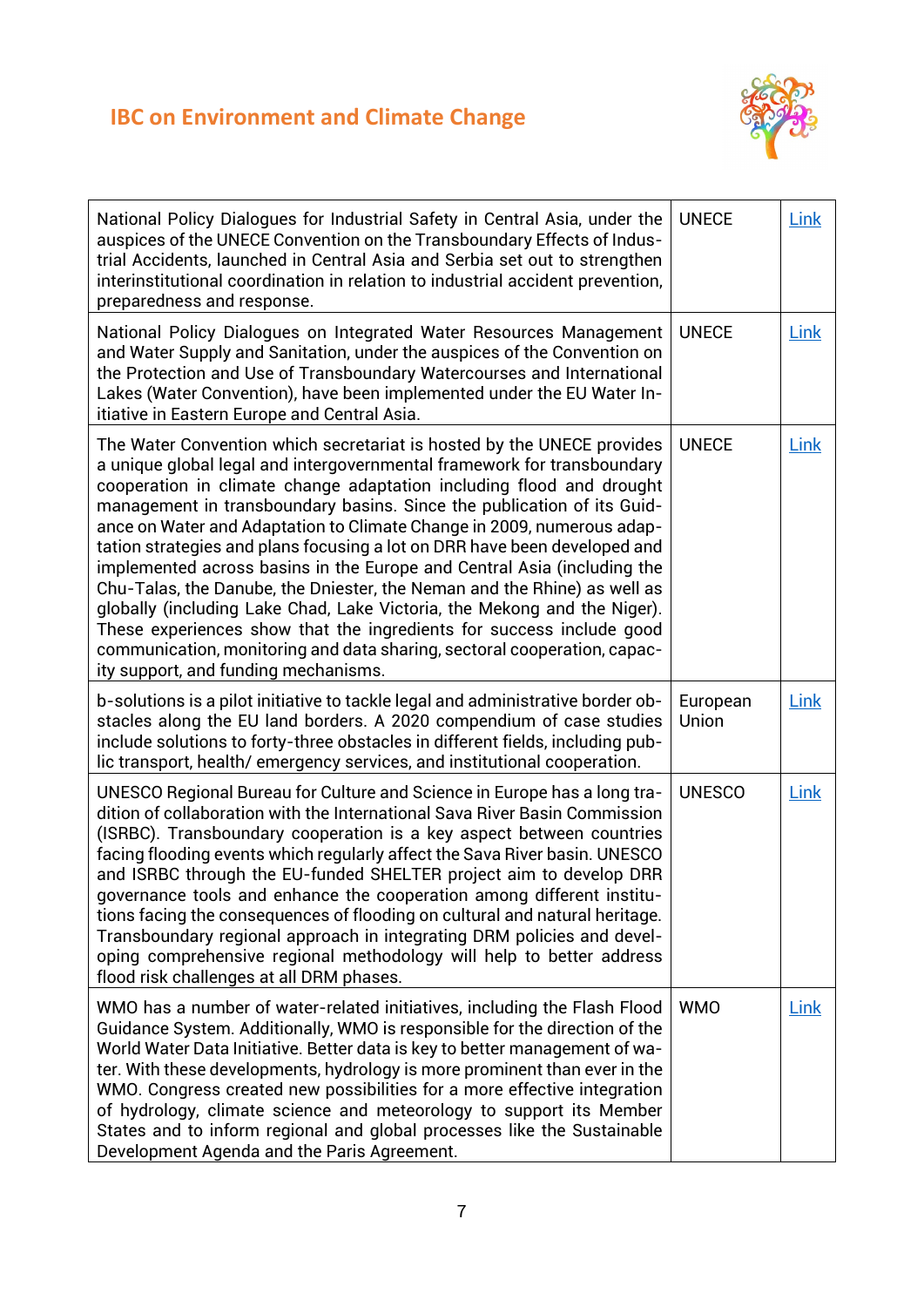

| Disaster Preparedness and Prevention Initiative (DPPI) is an effort to con-<br>tribute to the development of a cohesive regional strategy for disaster pre-<br>paredness and prevention for its ten Member States (Albania, Bosnia and<br>Herzegovina, Bulgaria, Croatia, North Macedonia, Montenegro, Romania,<br>Serbia, Slovenia and Turkey). The DPPI seeks to provide a framework for<br>South-eastern European nations to develop programs and projects leading<br>to strengthened capabilities in preventing and responding to natural and | DPPI South   Link<br>East Europe |  |
|---------------------------------------------------------------------------------------------------------------------------------------------------------------------------------------------------------------------------------------------------------------------------------------------------------------------------------------------------------------------------------------------------------------------------------------------------------------------------------------------------------------------------------------------------|----------------------------------|--|
| man-made disasters.                                                                                                                                                                                                                                                                                                                                                                                                                                                                                                                               |                                  |  |

**Cities are both drivers and sufferers of climate change, and thus catalysts of climate adaptation and disaster risk reduction**. They are battlegrounds of physical, social, environmental and economic transition and at the same time, prime generators of many such changes, often fuelling ur-ban inequalities<sup>[5](#page-9-0)</sup>. Urban regeneration is a response to "opportunities and challenges which are pre-sented by urban degeneration in a particular place at a specific moment in time" [\(link\)](https://sk.sagepub.com/Books/urban-regeneration-2e/i281.xml). It embodies lasting improvements of environmental (e.g., resource use and urban ecosystems), social (e.g., inequalities, cohesion and health), economic and institutional (e.g., economic disparities and governance) conditions.

| UK Civil Contingencies Act (2004) requires every local authority area to es-<br>UK.<br>tablish Local Resilience Forums as multi-agency partnerships made up by<br>local authorities and public services, and specialised agencies. The Fo-<br>rums compile risk profiles and plan and prepare for localised emergencies                                                                                                                                                                                             | Link |
|---------------------------------------------------------------------------------------------------------------------------------------------------------------------------------------------------------------------------------------------------------------------------------------------------------------------------------------------------------------------------------------------------------------------------------------------------------------------------------------------------------------------|------|
| Megacities Alliance for Water and Climate initiated by UNESCO support ur-<br><b>UNESCO</b><br>ban water governance, including water related disaster responsiveness<br>with water sensitive urban design and nature-based solutions                                                                                                                                                                                                                                                                                 | Link |
| The Making Cities Resilient 2030 initiative launched by UNDRR supports<br><b>UNDRR</b><br>urban resilience to disasters by engaging cities and partners in building<br>resilience to disasters at local level. Cities are introduced to partnerships,<br>tools and instruments, and encouraged to collaborate to strengthen the ur-<br>ban resilience agenda and contribute to the implementation of the Sendai<br>Framework for Disaster Risk Reduction 2015-2030 and Sustainable Devel-<br>opment Goal number 11. | Link |

<span id="page-9-0"></span><sup>5</sup> Nijman, J. & Wei, Y. D. Urban inequalities in the 21st century economy. *Appl. Geogr.* **117**, 102188 (2020)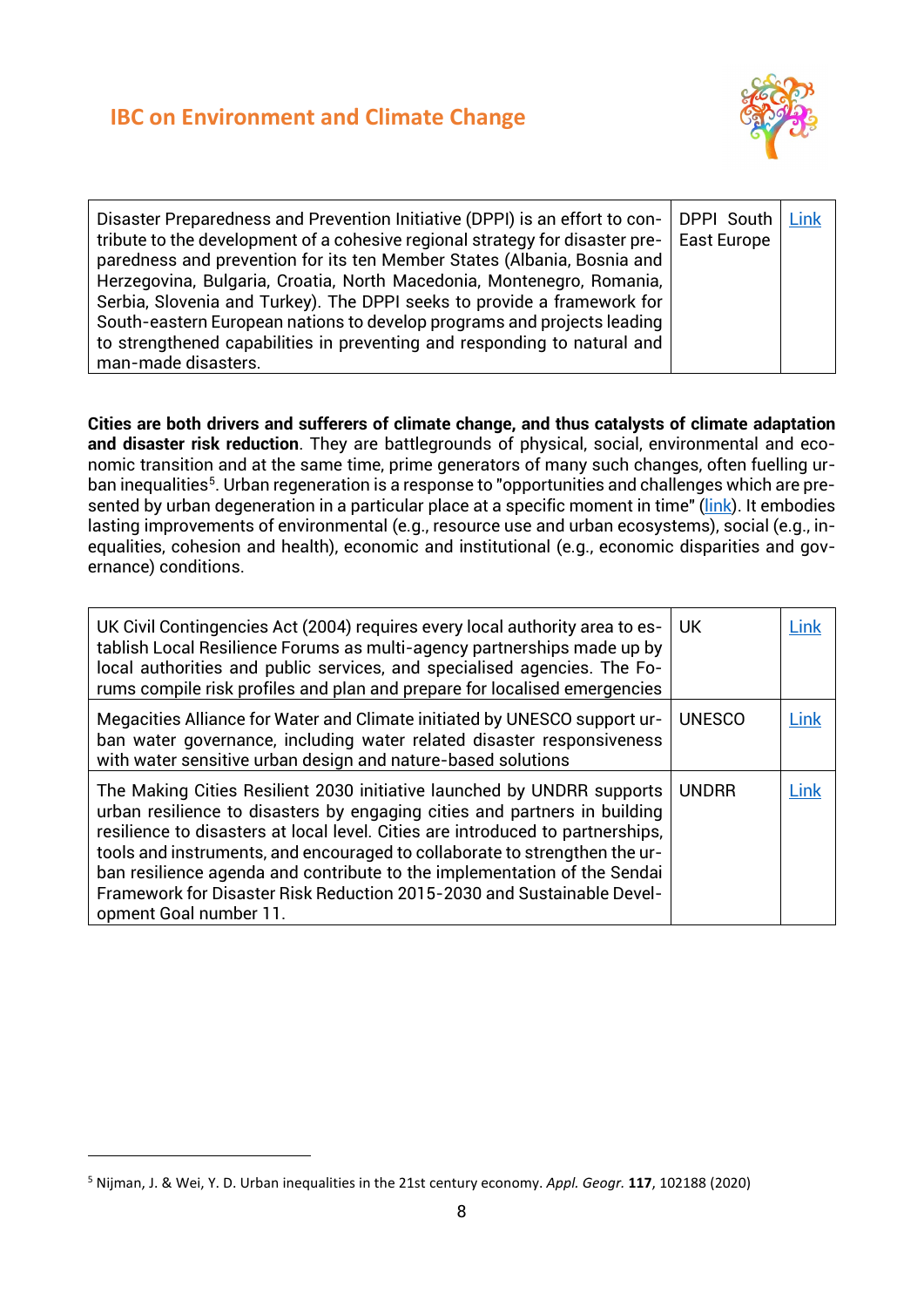

**Community-Based Disaster Risk Reduction** resulted as a top innovation in recent survey of novel disaster risk reduction approaches and products. As a bottom-up - and people-centred approach, community-based DRR is capable to harness local knowledge and resources, and stimulate local ownership of the process and the developed solutions [\(UNU\)](https://reliefweb.int/sites/reliefweb.int/files/resources/n30_Innovations_for_Disaster_Risk_Reduction_final.pdf). Most of the international projects include support to local capacity building and community-based DRR.

| UNESCO designated sites, including Biosphere Reserves and Geoparks, are<br>'learning places for sustainable development' and provide local solutions<br>for climate change adaptation and disaster risk reduction based on inclu-<br>sive, transparent and empowering governance processes.                                                                                                                                                                                                                                                                                                                                                                                                                                         | <b>UNESCO</b>     | Link<br>Link<br>Link |
|-------------------------------------------------------------------------------------------------------------------------------------------------------------------------------------------------------------------------------------------------------------------------------------------------------------------------------------------------------------------------------------------------------------------------------------------------------------------------------------------------------------------------------------------------------------------------------------------------------------------------------------------------------------------------------------------------------------------------------------|-------------------|----------------------|
| Beigua UNESCO global geopark in Italy developed prevention and educa-<br>tion activities for local community and reconstruct the knowledge frame-<br>work of natural hazard: EVANDE "Enhancing Volunteer Awareness and ed-<br>ucation against Natural Disasters through E-learning".                                                                                                                                                                                                                                                                                                                                                                                                                                                |                   |                      |
| Psilorities Global Geopark in Greece developed RACCE "Raising earthquake<br>awareness and coping children's emotions" improving knowledge on nat-<br>ural hazards and establishing collaborations between various civil protec-<br>tion operators.                                                                                                                                                                                                                                                                                                                                                                                                                                                                                  |                   |                      |
| UNESCO Global Geoparks (Katla, Psiloritis) are part of the RURITAGE pro-<br>jects' demonstration labs that harness the role of intangible and tangible<br>heritage to strengthen resilience of vulnerable communities as a key ap-<br>proach to sustainable development.                                                                                                                                                                                                                                                                                                                                                                                                                                                            |                   |                      |
| In the context of the transboundary Sava river basin Open Lab (SHELTER<br>project), UNESCO and ISRBC organise six monthly co-creation workshops<br>with stakeholders from civil protection, heritage and flood management<br>experts from Member Countries to identify together DRR local solutions<br>and strategies for protecting cultural and historical heritage affected by<br>flooding.                                                                                                                                                                                                                                                                                                                                      | <b>UNESCO</b>     | Link                 |
| Community approach is the essence of first European-wide platform de-<br>veloped by the I-REACT EU project in which UNESCO participated. The<br>serves to integrate emergency management data of multiple sources, in-<br>cluding that provided by citizens and communities through the mobile app<br>and the social media analysis tool to account for real-time crowdsourced<br>information, drones to improve mapping, wearables to improve positioning,<br>as well as augmented reality glasses to facilitate reporting and information<br>visualisation by first responders. With this approach I-REACT involved cit-<br>izens in reporting first-hand information to support policymakers in the de-<br>cision-making process | European<br>Union | Link                 |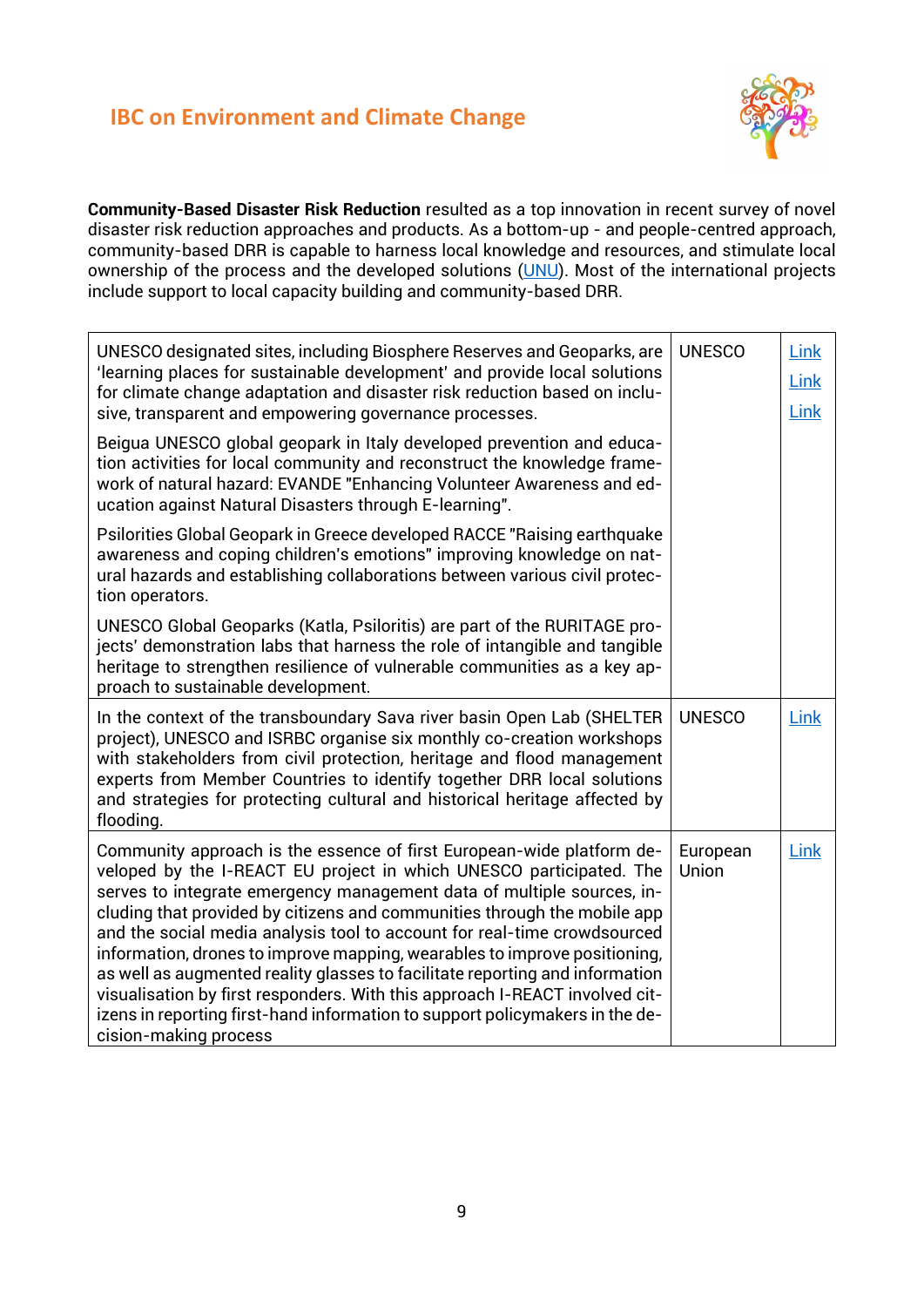

#### <span id="page-11-0"></span>**4 RISK ASSESSMENT AND SERVICES**

The assessment of climate-related hazards, vulnerabilities and coping capabilities has long stimulated convergence between Climate Change Adaptation and DRR. Climate change is not a hazard per se but a driver of existing and emerging risks. Climate-related hazards are outcomes of multiple stochastic processes which are often not stationary but respond to environmental changes, including climate change. Many risks are complex, non-linear, result of compound or connected events with cross-border or spill-over effects. Single-hazard perspectives are no longer a sufficient basis for risk assessment. Instead, multi-hazard risk assessments that take into account cross-border, spill-over and cascading effects are needed. (see [GAR2019\)](https://gar.undrr.org/)

| <b>Hazard Definition and Classification Review 2020</b>                                                                                                                                                                                                                                                                                                                                                                                             | <b>UNDRR</b>                  | Link                |
|-----------------------------------------------------------------------------------------------------------------------------------------------------------------------------------------------------------------------------------------------------------------------------------------------------------------------------------------------------------------------------------------------------------------------------------------------------|-------------------------------|---------------------|
| Recent assessment reports have reviewed the progress of integrating the<br>national risk assessments and climate change and vulnerability assess-<br>ments.                                                                                                                                                                                                                                                                                         | <b>UNDRR</b>                  | <b>Link</b>         |
| Norway has integrated climate projections and forecasts in disaster risk<br>management.                                                                                                                                                                                                                                                                                                                                                             | Norway                        | Link                |
| United Kingdom and the Netherlands have elaborated national risk assess-<br>ment (NRA) with fully integrated climate risk and vulnerability assess-<br>ments. In the UK, infrastructure managers are obligated to consider the im-<br>pact of natural hazards and climate change on their services                                                                                                                                                  | <b>UK</b><br>Nether-<br>lands | <b>Link</b><br>Link |
| A transboundary multi-hazard risk map addressing NATECH risks has been<br>developed in the Danube Delta. It includes the location of oil terminals and<br>a water risk index, spanning the Danube Delta across the Republic of Mol-<br>dova, Romania and Ukraine. The transboundary hazard map was devel-<br>oped under the UNECE Project on Hazard and Crisis Management in the<br>Danube Delta, with the support of the German Environment Agency | <b>UNECE</b>                  | Link                |
| Under EU-funded project SHELTER, Spain, Turkey, Italy, Netherlands and<br>Sava river basin countries elaborate replicable resilience, vulnerability and<br>risk assessment methodology to develop a multiscale data model and<br>multi-hazard risk assessment tool to address a risk regarding specific haz-<br>ards and their synergistic impact                                                                                                   | European<br>Union             | Link                |

**Multi-Hazard Early Warning Systems and National Meteorological and Hydrological Services.** The observations and data gathered by National Meteorological and Hydrological Services (NMHSs) form the foundation for the monitoring and prediction of weather, climate, water and related environmental conditions as well as the issuance of warnings and alerts. However, there is marked disparity in the observation networks with developing and least developed countries having sparse networks that do not adequately represent the weather and climate conditions affecting these countries. The sparse observation networks ultimately affect the quality and range of services that NMHSs can provide.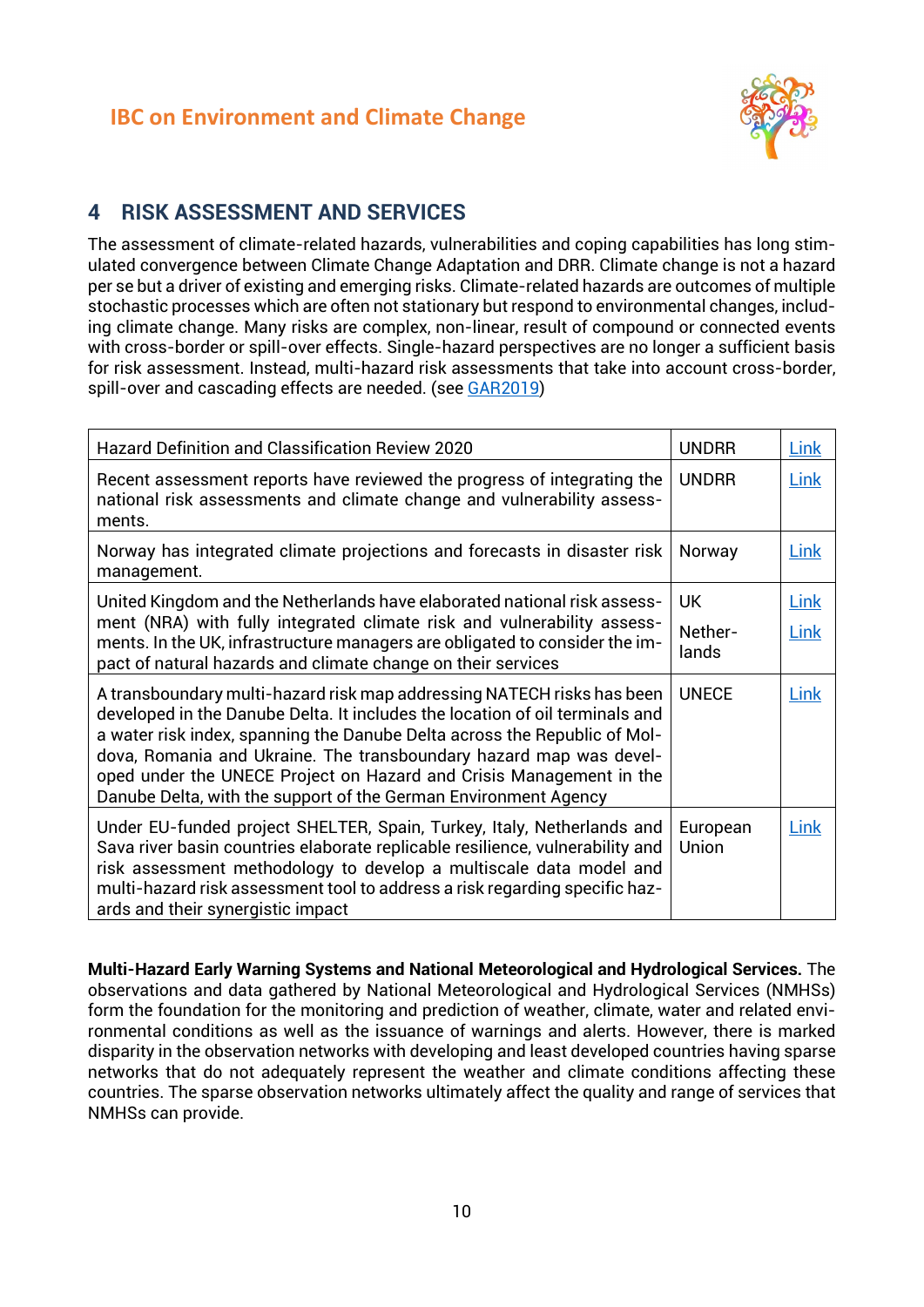

Hydro-meteorological and climate services help individuals and organizations to make risk-informed decisions supporting disaster and climate risk reduction<sup>6</sup>. Historic climate records, catalogues of extreme events, reanalyses, forecasts, projections and indices used in outlooks, early warnings, vulnerability and risk assessments enable higher agricultural productivity, more efficient use and allocation of water, greater financial security and returns on investments, more reliable access to and production of renewable energy, and more effective protection of vulnerable communities and ecosystems (se[e EEA\)](https://www.eea.europa.eu/publications/national-adaptation-policies).

| To meet increasing demand for the free exchange of observational data<br>needed to deliver better weather- and climate-related services, the WMO<br>Executive Council has approved a new unified data policy.                                                                                                                                                                                                                                                                                                                                                                                                                                                                                                                                                                                                                                                        | <b>WMO</b>        | Link        |
|----------------------------------------------------------------------------------------------------------------------------------------------------------------------------------------------------------------------------------------------------------------------------------------------------------------------------------------------------------------------------------------------------------------------------------------------------------------------------------------------------------------------------------------------------------------------------------------------------------------------------------------------------------------------------------------------------------------------------------------------------------------------------------------------------------------------------------------------------------------------|-------------------|-------------|
| To support countries to generate and exchange basic observational data<br>critical for improved weather forecasts and climate services, the System-<br>atic Observations Financing Facility (SOFF) has been created by WMO, in<br>collaboration with a wide range of international organizations, including<br>the Members of the <b>Alliance for Hydromet Development</b> .                                                                                                                                                                                                                                                                                                                                                                                                                                                                                         | <b>WMO</b>        | Link        |
| Copernicus Climate Change Service is one of six services of Copernicus<br>program, designed to deliver knowledge to support adaptation and mitiga-<br>tion policies. Climate Data Store provides free and open access to climate<br>reanalysis data, forecasts, analytics and derived essential climate varia-<br>bles. DRR is among priority areas of Copernicus program which also in-<br>cludes services for Emergency Management. Sectoral Information System<br>to support DRR provides access to pluvial flood risk assessment caused<br>by extreme rainfall events, building upon dynamically downscaled climate<br>reanalysis.                                                                                                                                                                                                                               | European<br>Union | <b>Link</b> |
| Central Asia Hydrometeorology Modernization Project improved the accu-<br>racy of hydrometeorological services, particularly in the Kyrgyz Republic<br>and Tajikistan, and supported other countries in improving skills and tech-<br>nical capacity in weather forecasting. It also implemented a flow forecast-<br>ing and flood warning system for the Amu Darya and Syr Darya basins and<br>Central Asia flash flood quidance system                                                                                                                                                                                                                                                                                                                                                                                                                             | <b>World Bank</b> | Link        |
| Global Environment Facility and Adaptation Fund projects implemented by<br>UNESCO Almaty office target regional improvements in cryosphere moni-<br>toring and preparedness for, and response to, the risk of glacial lake out-<br>burst floods. The UNESCO Office in Almaty initiated recently a new regional<br>project "Reducing vulnerabilities of populations in the Central Asia region<br>from glacier lake outburst floods (GLOFs) in a changing climate" which fo-<br>cuses links strongly climate change adaptation measures and disaster risk<br>reduction. The project aims to strengthen monitoring, analytical and the<br>response capacity of institutions and government officials responsible for<br>disaster risk reduction, emergency and climate change adaptation through<br>community-based and gen-der-sensitive education and communication, | <b>UNESCO</b>     | Link        |

<span id="page-12-0"></span><sup>6</sup> Larosa, F. & Mysiak, J. Business models for climate services: An analysis. *Clim. Serv.* 100111 (2019)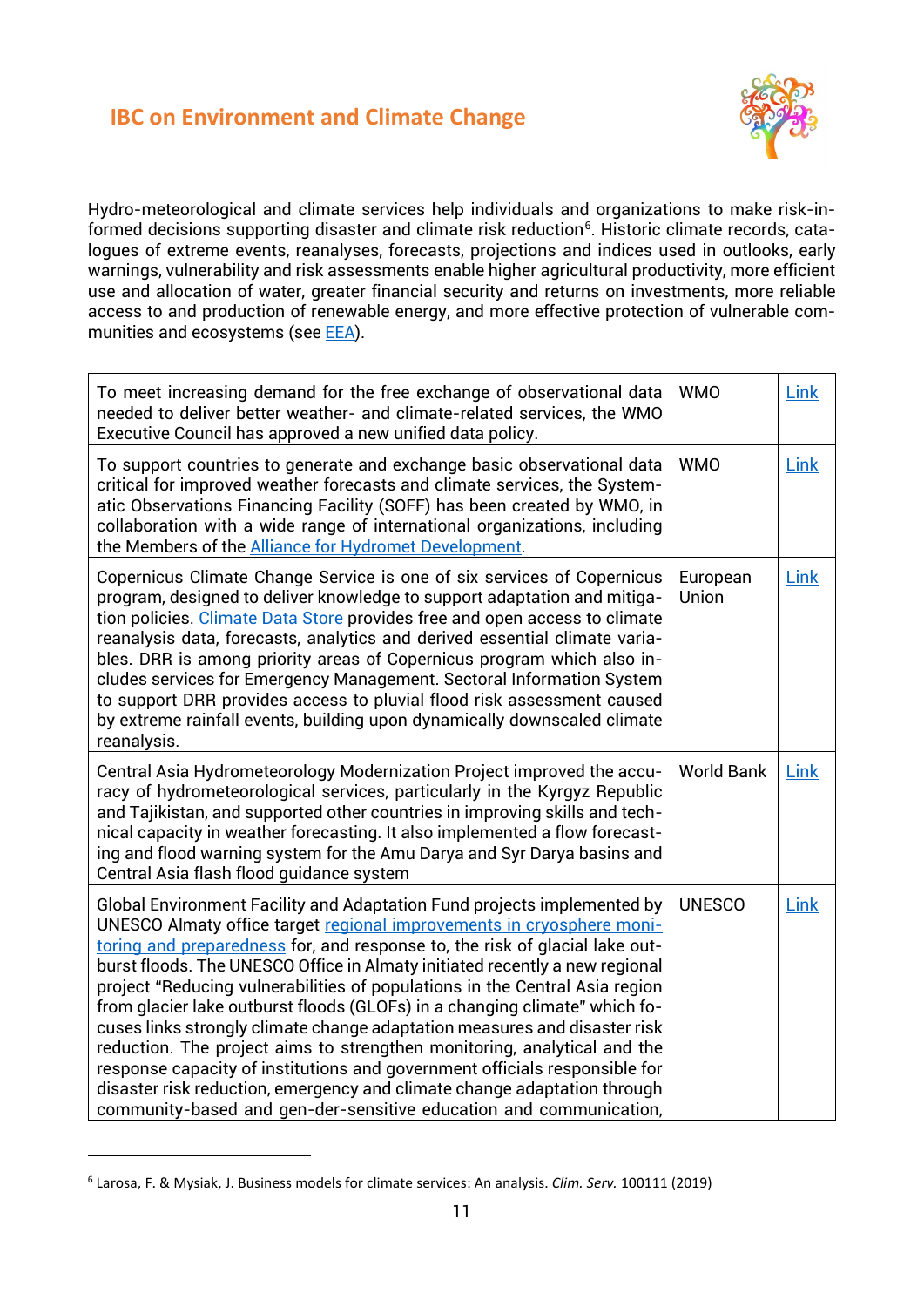

| and by establishing early warning systems sup-ported by the necessary<br>monitoring strategies                                                                                                                                                                                                                                                                                                                                                                                                                                                                                                                                                                                                                       |             |             |
|----------------------------------------------------------------------------------------------------------------------------------------------------------------------------------------------------------------------------------------------------------------------------------------------------------------------------------------------------------------------------------------------------------------------------------------------------------------------------------------------------------------------------------------------------------------------------------------------------------------------------------------------------------------------------------------------------------------------|-------------|-------------|
| Germany launched a regional initiative "Green Central Asia", with focus on<br>climate and security, supporting countries in assessing the impacts of cli-<br>mate change and in taking preventive measures                                                                                                                                                                                                                                                                                                                                                                                                                                                                                                           | Germany     | <b>Link</b> |
| Climate services for DRR and adaptation are essential for developing coun-<br>tries to link early warning tools and climate action in a coherent framework.                                                                                                                                                                                                                                                                                                                                                                                                                                                                                                                                                          | <b>WMO</b>  | Link        |
| The World Food Programme identified priority actions and best practices,<br>including disaster risk knowledge; detection, forecast and monitoring the<br>hazards; warning dissemination and communication; preparedness to re-<br>spond; and monitoring/evaluation of the results. Successful examples in-<br>clude seasonal-based climate services products to forecast the rains on-<br>set anomalies.                                                                                                                                                                                                                                                                                                             | <b>WFP</b>  | Link        |
| The Swiss development and cooperation agency (SDC) will support Central<br>Asia in building resilience of local population to climate change through the<br>implementation of adaptation measures in 2-4 defined watersheds target-<br>ing water and DRR sector. The research results on the selected cryospheric<br>(including on permafrost) monitoring sites will inform planning of specific<br>adaptation measures and will support fund mobilization for their imple-<br>mentation.                                                                                                                                                                                                                            | Switzerland | Link        |
| Multi-hazard early warning systems are essential in providing timely and<br>accurate warnings of hazardous weather events to reduce loss of lives and<br>minimize their negative impact on society, economy, ecology, infrastruc-<br>ture and industry. WMO Global Multi-hazard Alert System (GMAS) aims to<br>increase and enhance the availability of authoritative warnings and infor-<br>mation related to extreme and/or potentially high-impact weather, water<br>and climate events $-$ regionally and globally                                                                                                                                                                                               | <b>WMO</b>  | Link        |
| South-East European Multi-Hazard Early Warning Advisory System (SEE-<br>MHEWS-A) is one of the GMAS pilot projects aiming to provide NMHSs op-<br>erational forecasters with effective and easy to apply tools for improved<br>and accurate forecasting of hazardous events and early warnings and to<br>ensure that the National authorities have the best possible information to<br>carry out early actions and make the decisions that can mitigate potential<br>impacts of hazardous situations                                                                                                                                                                                                                 | <b>WMO</b>  | Link        |
| Flood forecasting and warning as a focused activity in the hydrometeoro-<br>logical sector relates to the non-structural measures for the flood manage-<br>ment under the overall framework of Integrated Flood Management (IFM)<br>approach to be applied at the national, regional or local level. Flood fore-<br>casting and warning services should ultimately operate with the NMHSs in<br>support of the civil protection and emergency response services. Forecast-<br>ing and warning services are developed, in most cases, to deliver reliable<br>and timely information to the civil protection services as well as to the gen-<br>eral public. This should be constituted with enough lead time to allow | <b>WMO</b>  | Link        |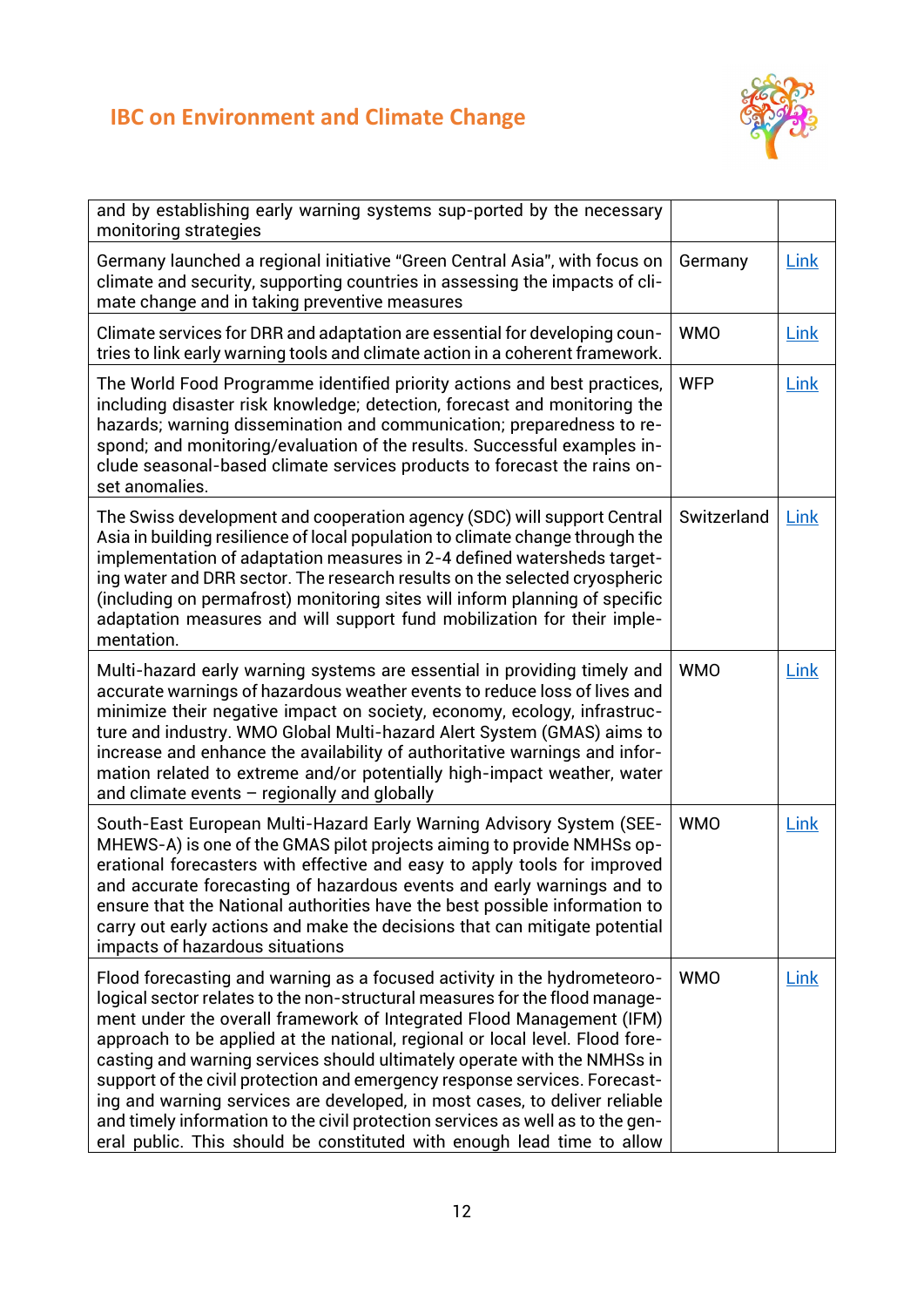

| stakeholders to take measures to protect themselves from flooding or take<br>appropriate actions.                                                                                                                                                                                                                                                                                                                                                                                                                                                                                                                                                                                                                            |            |      |
|------------------------------------------------------------------------------------------------------------------------------------------------------------------------------------------------------------------------------------------------------------------------------------------------------------------------------------------------------------------------------------------------------------------------------------------------------------------------------------------------------------------------------------------------------------------------------------------------------------------------------------------------------------------------------------------------------------------------------|------------|------|
| In line with the Sendai Framework, end-to-end early warning systems for<br>flood forecasting (E2E-EWS-FF) is a WMO framework to promote the en-<br>hancement of flood forecasting and early warning capabilities of NMHSs,<br>which is interoperable at all levels from data collection to informing users<br>and decision support system                                                                                                                                                                                                                                                                                                                                                                                    | <b>WMO</b> | Link |
| For the past two years the World Meteorological Organization has been un-<br>dertaking a pilot in Regional Association VI (Europe) on cataloguing haz-<br>ardous events and assigning to each a unique identifying number. The<br>unique identifier can be used to link data on the events to data associated<br>loss and damage. The hazardous event data has been collected by the Ger-<br>man weather services, DWD, working with NMHSs. Data on loss and dam-<br>age is collected by National Disaster Management Offices with support<br>from UNDRR and UNDP. WMO, UNDRR, UNDP cooperation on linking these<br>datasets would be a valuable initiative for the region and an example that<br>other regions could follow | <b>WMO</b> |      |

**NATECH events – natural-hazard triggered technological accidents** (such as Fukushima) – are on the rise, due to climate change impacts – these cascading risks need to be considered, built into risk assessment approaches, which need to be regularly reviewed and updated.

| According to a survey conducted in 2017 by OECD, the effects of climate   OECD<br>change on Natech risks have, thus far, rarely been considered in NATECH<br>Risk Management. Effects of climate change should be taken into account<br>in risk analyses for hazardous installations. | Link |
|---------------------------------------------------------------------------------------------------------------------------------------------------------------------------------------------------------------------------------------------------------------------------------------|------|
| German Environment Agency hosts a database of 40 examples of Natech   Germany<br>Risk Management practices.                                                                                                                                                                           | Link |

## <span id="page-14-0"></span>**5 NATURE-BASED SOLUTIONS**

Nature-Based Solutions (NbS) are solutions to societal challenges that are inspired and supported by nature. They include "actions to protect, sustainably manage, and restore natural or modified ecosystems, that address societal challenges effectively and adaptively, simultaneously providing human well-being and biodiversity benefits"<sup>[7](#page-14-1)</sup>.

**NbS can provide means to mitigate climate risks** - through mass stabilisation, water flow regulation, wind dissipation, and temperature regulation - remove particle pollution and improve air quality, protect soil and biodiversity, and enhance climate resilience. NbS provide over one-third of the

<span id="page-14-1"></span><sup>7</sup> <https://oaj.fupress.net/index.php/techne/article/view/7883>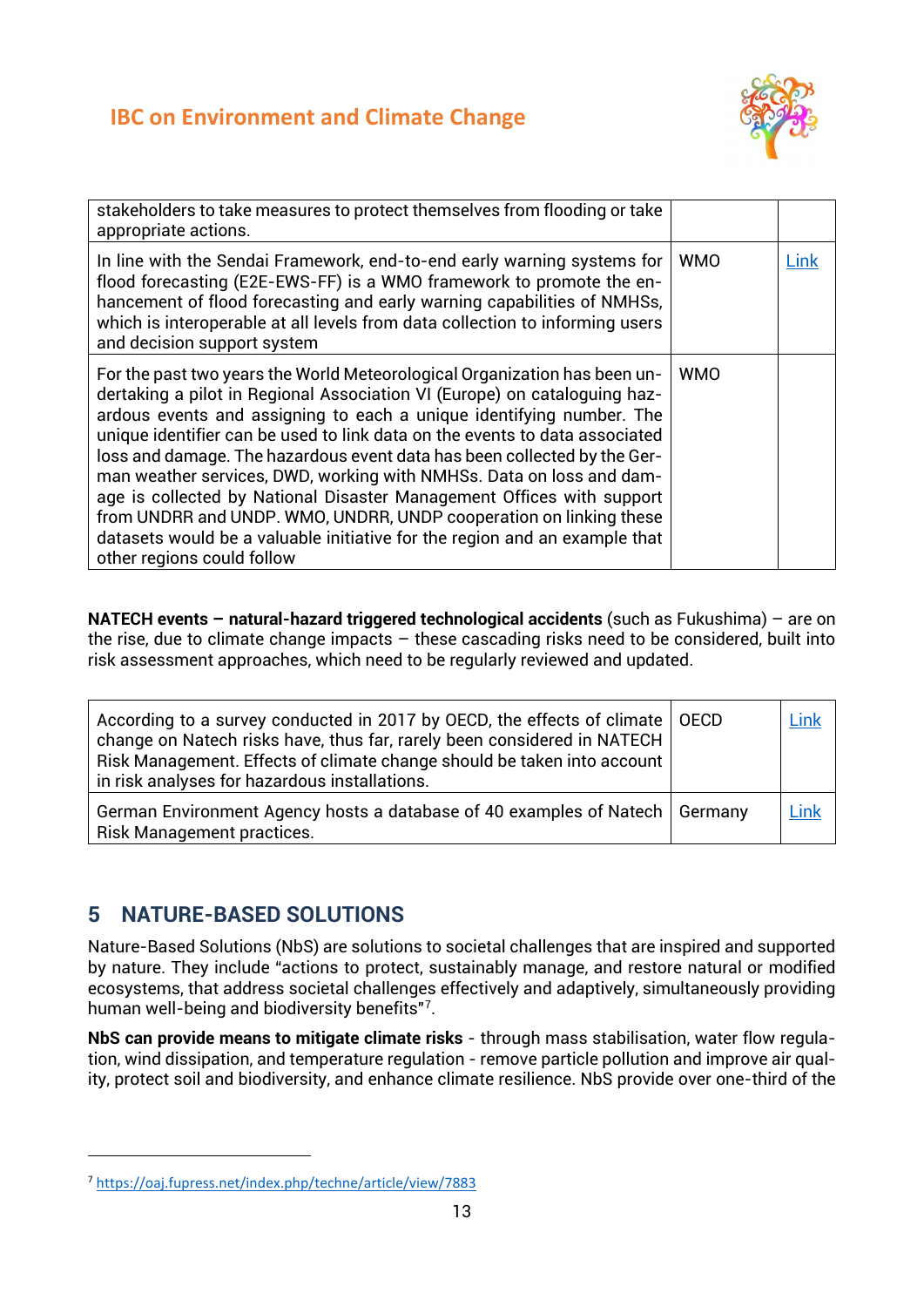

cost-effective climate mitigation<sup>[8](#page-15-0)</sup> needed to stabilise warming to below 2°C. Compared to engineered, built or fossil-based solutions, NbS approaches may be cost-effective and have many environmental, social and economic benefits.

Many countries developed DRR and Climate Change Adaptation plan based on ecosystem approaches. Community disaster resilience initiatives employ ecosystem-based interventions at the households and community level to reduce climate risk and foster nature conservation and management. The [2020 IUCN Global Standard for Nature-based Solutions](https://www.iucn.org/theme/nature-based-solutions/resources/iucn-global-standard-nbs#:%7E:text=According%20to%20the%20resolution%2C%20Nature,%2Dbeing%20and%20biodiversity%20benefits.%E2%80%9D) defines criteria and indicators supporting purposeful design, implementation, monitoring and continuous improvements of NbS interventions.

| Collections of best practices offer examples and experiences form imple-<br>menting NbS for risk management. Examples include physical interven-<br>tions of restoration and conservation of nature, green regeneration of cit-<br>ies, and national greening programme, policies and initiatives, that provide<br>multiple benefits beyond the risk reduction for the community. | <b>UNDRR</b>                   | Link |
|-----------------------------------------------------------------------------------------------------------------------------------------------------------------------------------------------------------------------------------------------------------------------------------------------------------------------------------------------------------------------------------|--------------------------------|------|
| 'Building with Nature' project set out to restore mangrove forest for coastal<br>erosion and flooding prevention, while enabling inclusive economic growth<br>for local populations and integrating sustainable aquaculture solutions                                                                                                                                             | European<br>Union              | .ink |
| 'Sponge City' embraces permeable pavements, green rooftops, rain gar-<br>dens, ponds and wetlands capturing excess water during intense precipi-<br>tation events                                                                                                                                                                                                                 | World<br>- Fu-<br>ture Council | Link |

**Nature-based solutions have been applied to preserve riverine ecosystems and biodiversity**, while contributing to managing flood risk and water quality including in transboundary context. Since NbS represent a holistic approach applied on the ecosystem-based level, it is especially valuable for transboundary basins where the entire basin is seen as one ecosystem and adaptation priorities are identified and selected accordingly. In this respect, applying NbS in transboundary basins can help avoiding mal-adaptation, making DRR more efficient and enabling maintaining of the ecosystem services within the basin as a whole.

| The Elbe management plan is an example of international cooperation. It<br>employs green restoration and protection of floodplains and wetlands, and<br>removal/setback of levees. Cost-effectiveness analysis demonstrated that<br>green measures provided economic gains per hectare for flood risk reduc- | Elbe<br>basin | river | Link |
|--------------------------------------------------------------------------------------------------------------------------------------------------------------------------------------------------------------------------------------------------------------------------------------------------------------|---------------|-------|------|
| tion. Indirect benefits, such as nutrient retention and biodiversity conser-<br>vation, increased the value of green intervention fourfold                                                                                                                                                                   |               |       |      |
| One more example refers to application of the NbS to better adapt to cli-<br>mate change in the Dniester basin shared by Moldova and Ukraine. The<br>Strategic Action Programme, Strategic Framework for Adaptation to Cli-<br>mate Change and its Implementation Plan endorsed by the governments           | <b>OSCE</b>   |       | Link |

<span id="page-15-0"></span><sup>8</sup> Griscom, B. W. *et al.* Natural climate solutions. *Proc. Natl. Acad. Sci.* **114**, 11645–11650 (2017)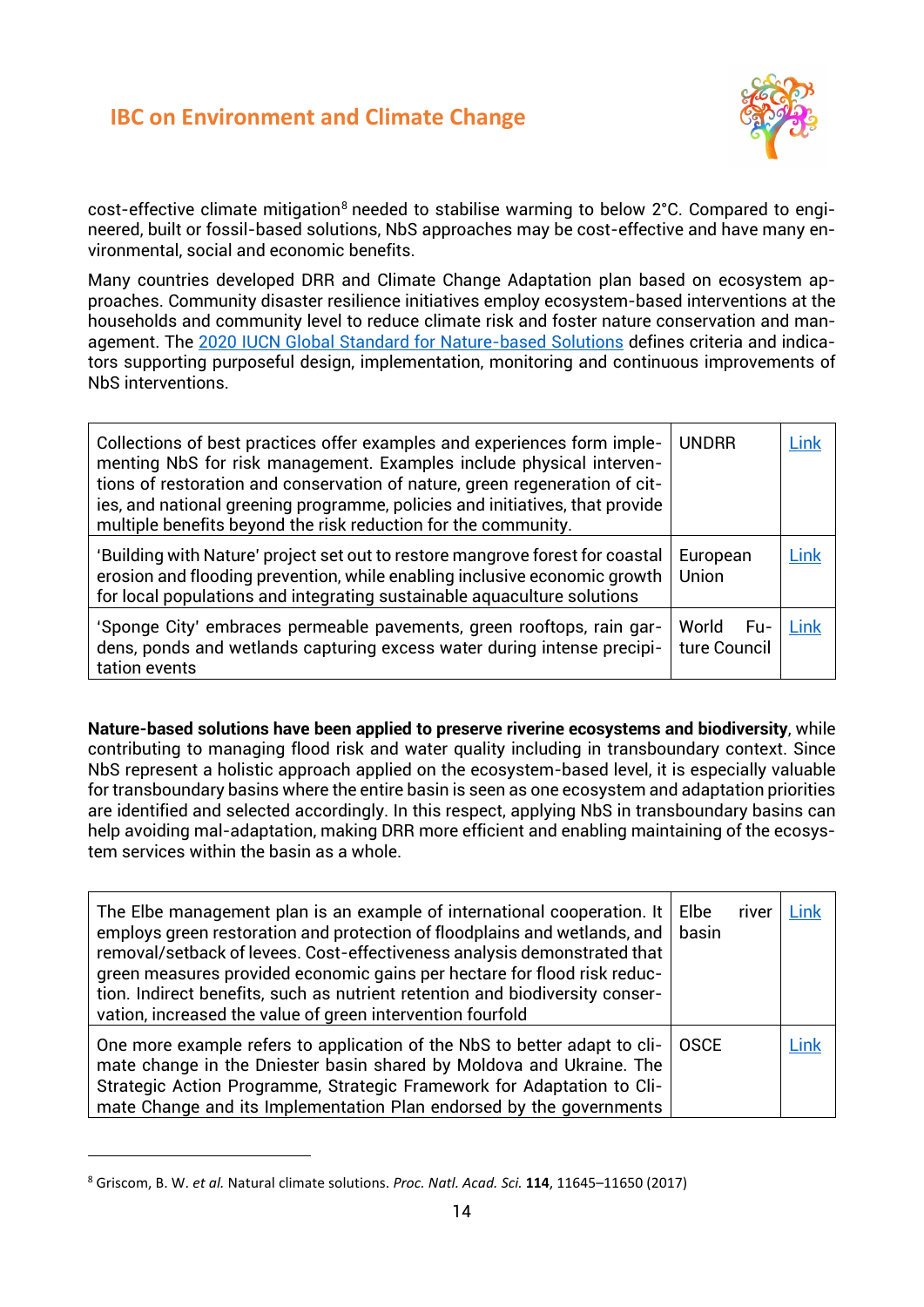

| of both countries identify joint adaptation and DRR options at the basin<br>level, including NbS that require transboundary cooperation, for example,<br>reforestation activities, restoration of floodplains, fish conservation and<br>dedicated awareness raising; some of them were already implemented.<br>These NbS related activities have not only increased basin resilience, but<br>also improved and promoted transboundary water cooperation more<br>broadly, such as the entry into force of the Treaty between the Republic of<br>Moldova and Ukraine on Cooperation in the Field of Protection and Sus-<br>tainable Development of the Dniester River Basin in 2017 and the estab-<br>lishment of the bilateral Dniester Commission in 2018. Currently under the<br>Dniester Commission there are dedicated working groups on ecosystems,<br>biodiversity and river basin planning and management which include joint<br>activities on NbS |                                     |             |
|----------------------------------------------------------------------------------------------------------------------------------------------------------------------------------------------------------------------------------------------------------------------------------------------------------------------------------------------------------------------------------------------------------------------------------------------------------------------------------------------------------------------------------------------------------------------------------------------------------------------------------------------------------------------------------------------------------------------------------------------------------------------------------------------------------------------------------------------------------------------------------------------------------------------------------------------------------|-------------------------------------|-------------|
| OPERANDUM is developing a set of co-designed, co-developed, co-de-<br>ployed, tested and demonstrated innovative NBS for the management of<br>the impact of hydro-meteorological risks (HMRs) in European rural and<br>natural Open-Air Labs (OALs). The OALs which include UNESCO Biosphere<br>Reserves provide science-based evidence for the efficacy of NBS while<br>promoting multi-stakeholder engagement to facilitate the adoption of new<br>policies for the reduction of HMRs via NBS and to promote NBS uptake                                                                                                                                                                                                                                                                                                                                                                                                                                | European<br>Union                   | <b>Link</b> |
| Great Altay Transboundary Biosphere Reserve's solutions for SDGs (Ka-<br>zakhstan/Russian Federation): conservation of forests and montane eco-<br>systems to combat desertification, degradation of biodiversity, reduction<br>of risk of forest fires                                                                                                                                                                                                                                                                                                                                                                                                                                                                                                                                                                                                                                                                                                  | Kazakhstan<br>Russian<br>Federation | Link        |
| Brighton and Lewes Downs Biosphere Reserve implements Sustainable<br>Development Goals (United Kingdom) - flooding due to climate change and<br>extreme weather events - piped connections into specially designed rain<br>gardens                                                                                                                                                                                                                                                                                                                                                                                                                                                                                                                                                                                                                                                                                                                       | <b>UK</b>                           | Link        |
| Montseny Biosphere Reserve implements Sustainable Development Goals<br>(Spain) - forest management - Climate change adaptation                                                                                                                                                                                                                                                                                                                                                                                                                                                                                                                                                                                                                                                                                                                                                                                                                           | Spain                               | <b>Link</b> |
| URDAIBAI Biosphere Reserve implements Sustainable Development Goals<br>(Spain) - climate change adaptation - sea level rise                                                                                                                                                                                                                                                                                                                                                                                                                                                                                                                                                                                                                                                                                                                                                                                                                              | Spain                               | Link        |
| Superblock programme in Barcelona includes NbS addresses outdoor<br>thermal comfort and energy savings using natural cooling. Other examples<br>include green roofs extension in the city of Larissa in Greece, 'cool islands'<br>in Paris, temporary flood storage area and water squares in Miskoic, Hun-<br>gary, and sustainable urban drainage in Malmo (Sweden). Sand engine in<br>the Netherlands provides coastal protection from storm and erosion<br>through beach nourishment and dune preservation                                                                                                                                                                                                                                                                                                                                                                                                                                           | Spain                               | <b>Link</b> |
| EU Horizon 2020 GEO4CIVHIC project, develops natural, fully renewable<br>shallow geothermal solutions in retrofitting historical and civil buildings in<br>cities. It demonstrates various geothermal heating and cooling solutions,<br>easiest to install, cost-effective and most suitable for each building type,                                                                                                                                                                                                                                                                                                                                                                                                                                                                                                                                                                                                                                     | European<br>Union                   | Link        |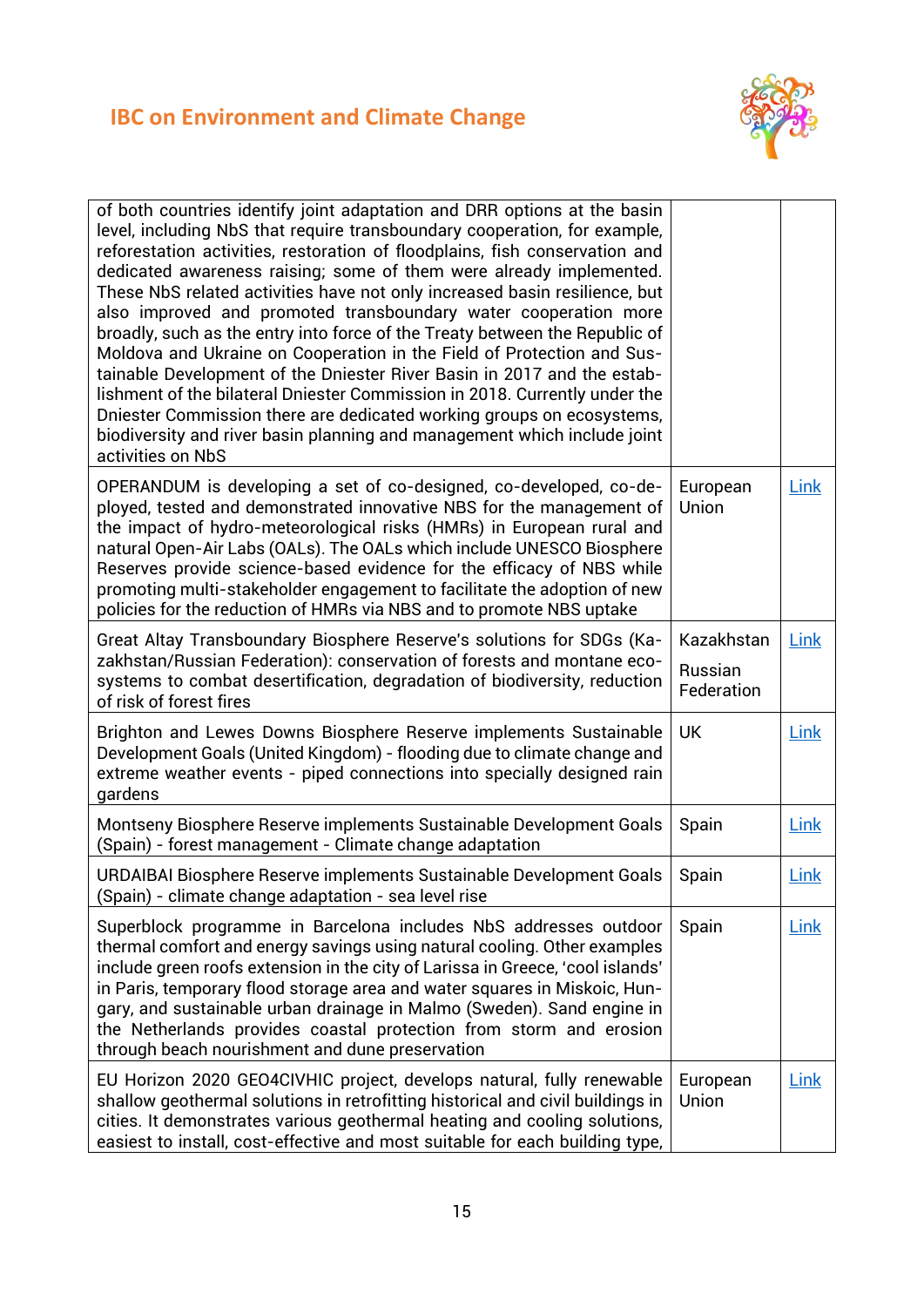

| the climate and the geological conditions. The project counts real and vir-<br>tual and real demonstration sites in Malta, Belgium, Ireland and Italy, this<br>last one in Ferrara World Heritage Site coordinated by UNESCO Regional<br>Bureau for Science and Culture in Europe |                              |      |
|-----------------------------------------------------------------------------------------------------------------------------------------------------------------------------------------------------------------------------------------------------------------------------------|------------------------------|------|
| The Words into Action Guidance developed by UNECE and UNDRR ad-<br>dressed the role of nature-based solutions in transboundary cooperation<br>and management of water related disasters.                                                                                          | <b>UNDRR</b><br><b>UNECE</b> | Link |
| The secretariat of the UN Convention on Biological Diversity adopted a vol-<br>untary quidance on implementing NbS for DRR and Climate Change Adap-<br>tation.                                                                                                                    | <b>UNCBD</b>                 | Link |

#### <span id="page-17-0"></span>**6 DISASTER RISK AND CLIMATE ADAPTATION FINANCE**

The common goal of disaster risk and climate adaptation finance is to build resilience to financial impacts of climate and disaster risks.

Comprehensive financial protection strategies combine various financial instruments - such as contingency funds, contingent loans and grants, and risk transfer solutions. Each of these instruments can efficiently handle only a certain type of risk, depending on its frequency, intensity and impacts. A strategy that builds upon a diversified pool of mutually complementing financial tools and institutions is better equipped to cope with risks.

Insurance is the most common form of financial protection against risk of contingent losses. Riskbased actuarial pricing can provide incentives for investments in loss reduction. Insurance play an important role in mitigating disaster impacts through all aspects of the risk management cycle, including risk identification and modelling, risk awareness, damage prevention, risk transfer, and recovery. Climate change poses new challenges to insurers and markets. Because of the uncertainties characterising the changes in patterns of climate extremes, insurers may need to increase the premiums or withdraw from the market.

Besides insurance, other innovative financial instruments offer protection against climate and disaster risks. Catastrophe bonds are fully collateralized instruments that pay off on the occurrence of a defined catastrophic event<sup>[9](#page-17-1)</sup>. Resilient impact bonds remunerate investors based on how well resilient measures are implemented, according to pre-defined performance indices<sup>[10](#page-17-2)</sup>.

Sovereign catastrophe risk pools are effective instruments allowing countries to pool risks in diversified portfolios and transfer excess risk to the reinsurance and capital markets. The existing catastrophe risk pools have relied on donor partners for their technical and financing capacity.

Climate-related risks are a source of financial risk and therefore addressed by central banks and supervisory authorities. Banks, insurers and assets managers are expected to provide information

<span id="page-17-1"></span><sup>9</sup> Cummins, J. D. CAT bonds and other risk-linked securities: State of the market and recent developments. *Risk Manag. Insur. Rev.* **11**, 23–47 (2008)

<span id="page-17-2"></span><sup>10</sup> Vaijhala, S. & Rhodes, J. Resilience bonds: A business-model for resilient infrastructure. *F. Actions Sci. Rep.* **2018**, 58– 63 (2018)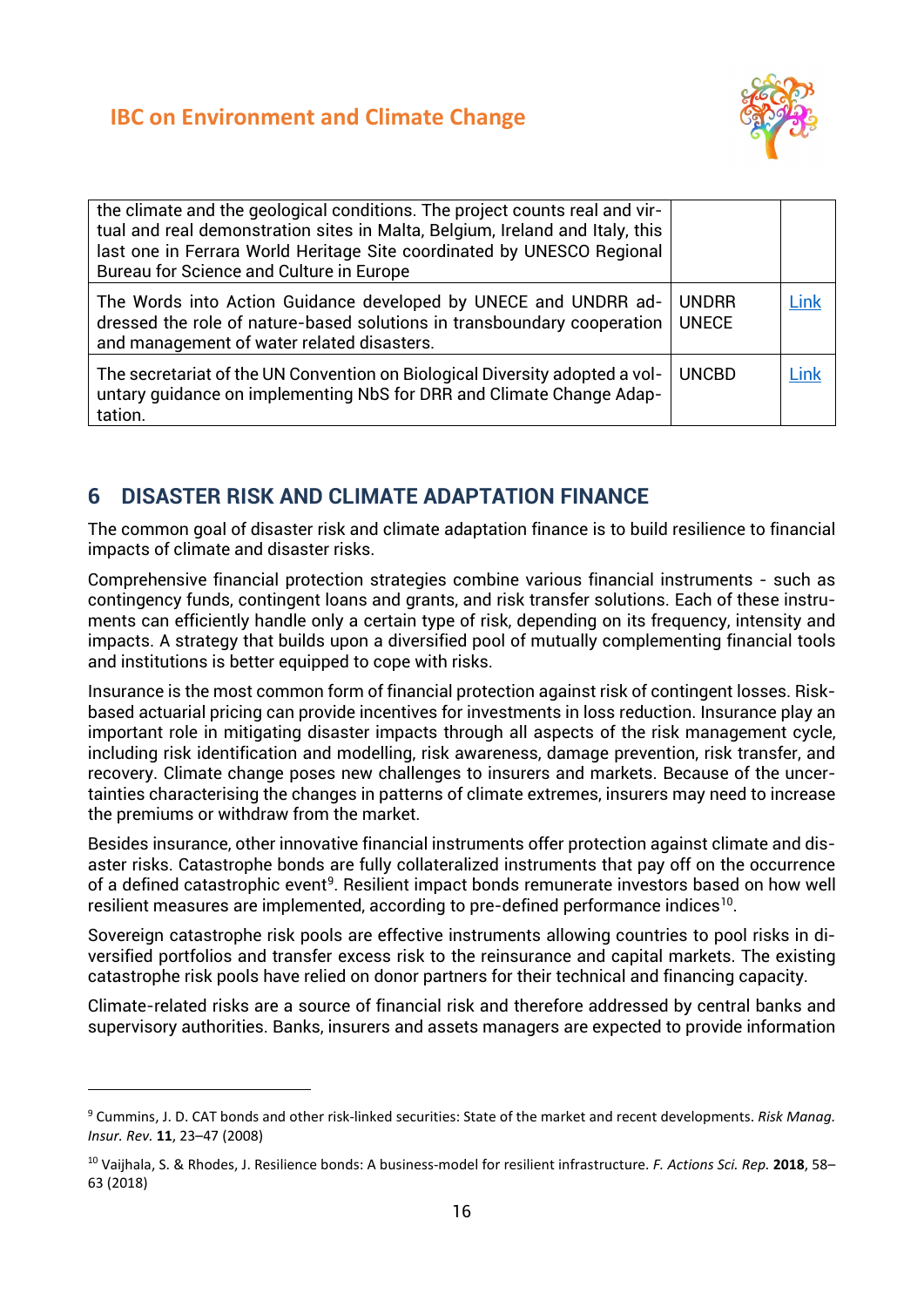

to investors and lenders about how they have considered climate-related (physical and transition) risks to their business.

| A recent report of the Regional Environmental Centre for Central Asia as-<br>sessed the state of climate finance in Central Asia. It has reviewed the<br>sources and targets of the international donor funding described some<br>past and ongoing projects in more depth                                                                                                                                                                                                        | Regional<br>Environ-<br>mental<br>Centre<br>for<br><b>Central Asia</b> | Link |
|----------------------------------------------------------------------------------------------------------------------------------------------------------------------------------------------------------------------------------------------------------------------------------------------------------------------------------------------------------------------------------------------------------------------------------------------------------------------------------|------------------------------------------------------------------------|------|
| To address low insurance penetration and large protection gap (i.e., unin-<br>sured portion of losses), several countries of the Southeast Europe and<br>Central Asia, assisted by international donor organisation, initiated a thor-<br>ough review of their financial protection strategies. The Kyrgyz Republic<br>for example passed a mandatory property insurance law in 2015 and es-<br>tablished the State Insurance Organization as a public joint stock com-<br>pany. | Kyrgyz Re-<br>public                                                   | Link |
| As the first country in Europe and Central Asia, Serbia introduced a Catas-<br>trophe Deferred Drawdown Option (Cat-DDO) as a part of the country's Na-<br>tional Disaster Risk Financing and Insurance Strategy. The policy loan in-<br>strument quarantees access to a contingent credit line to mobilize imme-<br>diate post-disaster funding in the aftermath of a disaster.                                                                                                 | Serbia                                                                 | Link |
| Europa Re AG (Europa Re) is a reinsurance company offering innovative<br>and affordable catastrophe and weather risk insurance products and solu-<br>tions communities and countries in South-eastern Europe (SEE) and glob-<br>ally. Europe RE provided specialized technical support to the government<br>of Kazakhstan for addressing the adverse effects of climate change and<br>the development of advanced insurance market infrastructure.                               | Kazakhstan                                                             | Link |
| A recent report of the European Environment Agency reviews numerous<br>case studies of NbS throughout Europe and discussed innovative financing<br>options - including sustainable business innovation and insurance value<br>of ecosystem services.                                                                                                                                                                                                                             | <b>EEA</b>                                                             | Link |
| The UNFCCC Standing Committee on Finance holds a Forum on Finance<br>for NbS and has collected numerous contributions on innovative practice<br>examples.                                                                                                                                                                                                                                                                                                                        | <b>UNFCCC</b>                                                          | Link |

Although it is known that climate change does not recognize borders, financing DRR and climate change adaptation, including in transboundary basins, remains one of the biggest challenges.

| In the European Drin basin located in the Western Balkans the Strategic   European<br>$\mid$ Action Programme (SAP) for the sustainable management was endorsed $\mid$ Drin Basin<br>by high level representatives from the five riparian countries (Albania, | Link |
|---------------------------------------------------------------------------------------------------------------------------------------------------------------------------------------------------------------------------------------------------------------|------|
| Greece, Montenegro, North Macedonia, Kosovo) on 24 April, 2020. The SAP                                                                                                                                                                                       |      |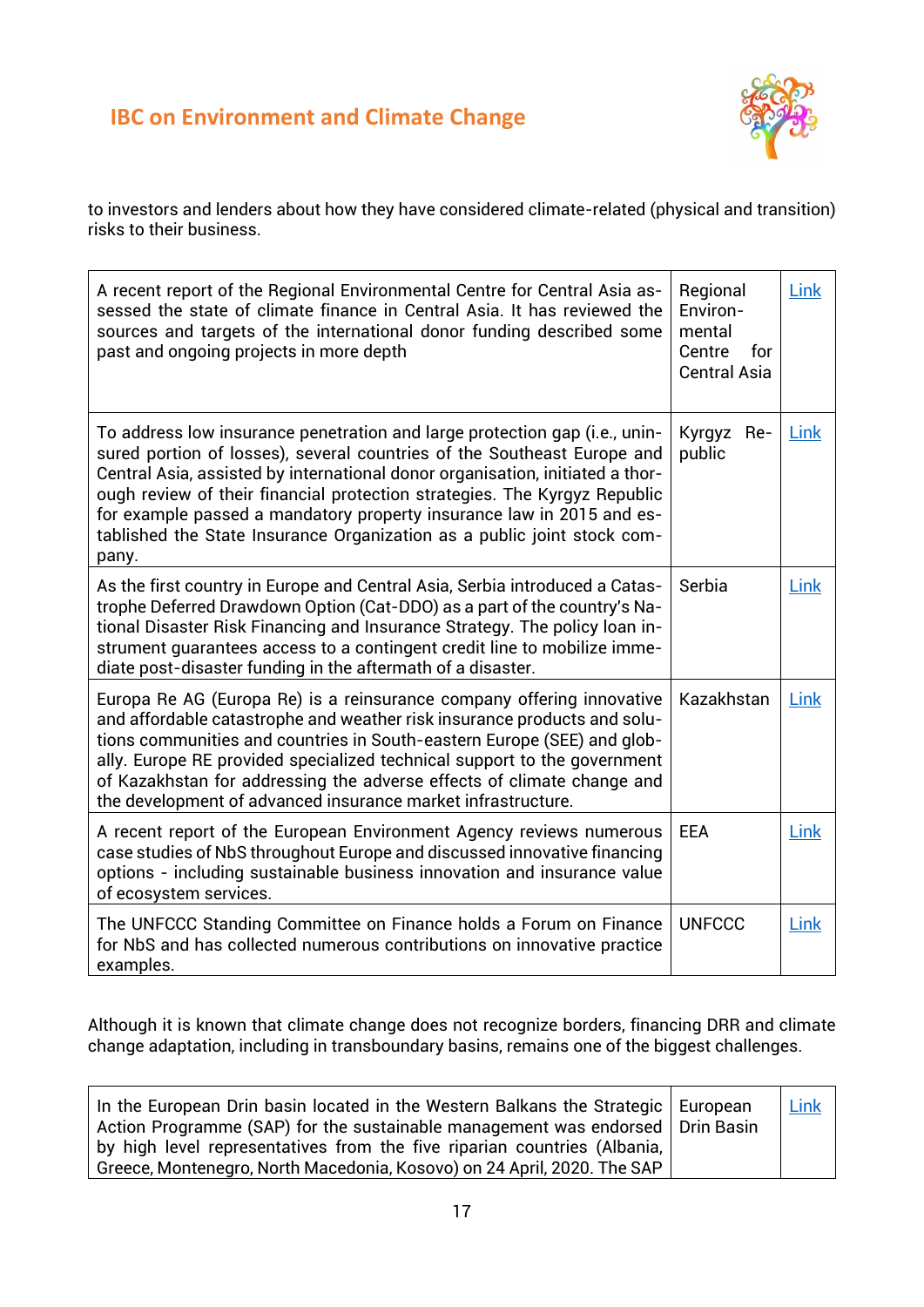

included floods and droughts among priority transboundary issues whereas climate change was integrated as cross-cutting issue impacting them. The process of SAP development as well overall cross-border cooperation in the region facilitated funding for transboundary disaster risk reduction to better adapt to climate change in the Drin basin from different donors including climate funds such as the Adaptation Fund.

## <span id="page-19-0"></span>**7 MONITORING, REPORTING AND EVALUATION**

Monitoring, reporting and evaluation (or learning) (MRE) serves multiple purposes, including tracing progress made, assessing what has been accomplished, and communicating the processes and outcomes of disaster risk reduction and climate adaptation.

International processes implemented by UN Member countries are accompanied by a monitoring exercise, requiring reporting of data against set indicators and contributed to on a systematic basis by national authorities. The Sendai Framework for Disaster Risk Reduction is structured around 7 global targets and 38 indicators, which national authorities monitor using a Sendai Framework Monitoring System. The Sustainable Development Goals framework is composed of 17 goals and 169 targets, for which each national government – as well as other stakeholders, including local governments, business and civil society – is expected to identify, implement and report on specific actions that lead to their achievement. Under the soon to be implemented Paris Agreement enhanced transparency framework, countries will report, among other things, information on climate change impacts and adaptation. Data generation and preparation of biennial transparency reports provide an excellent opportunity to further advance coherence between adaptation and DRR MRE at national level (see [UNFCCC\)](https://unfccc.int/sites/default/files/resource/ETFReferenceManual.pdf).

Common data sharing systems for monitoring and evaluation (including in the transboundary context) may also provide an opportunity to develop common framework and processes for risk and vulnerability assessments, and measuring targets (see [APN\)](https://www.apn-gcr.org/publication/integration-of-sdgs-the-sendai-framework-drr-and-ndcs-for-effective-development-planning/).

MRE provides feedbacks on progress and performance, that is whether the goals, target and efforts are sufficient and how they contribute to reducing vulnerability and risks. Because policy making is often based on conditional, uncertain or otherwise incomplete understanding of risks, MRE is also expected to improve the existing knowledge and help to identify key challenges, opportunities and persisting know-ledge gaps (see [EEA\)](https://www.eea.europa.eu/publications/national-monitoring-reporting-and-evaluation). MRE measures coherence between DRR and climate change adaptation efforts across diverse policy areas.

Synthesis of the past and ongoing efforts is provided by the [Sendai Framework Monitor](https://sendaimonitor.undrr.org/) system and UNEP's [Adaptation Gap 2020](https://www.unep.org/fr/resources/rapport-2020-sur-lecart-entre-les-besoins-et-les-perspectives-en-matiere-dadaptation) report.

**Observational basis for climate monitoring.** Climate monitoring is performed by a system of observing systems covering the atmosphere, the ocean, hydrology, the cryosphere and the biosphere. Each of these areas is monitored in different ways by a range of organizations. Cutting across all these areas, satellite observations provide major contributions to global climate monitoring.

Global climate indicators reveal the ways in which the climate is changing and provide a broad view of the climate at the global scale. They are used to monitor the key components of the climate system and describe the most relevant changes in the composition of the atmosphere, the heat that arises from the accumulation of greenhouse gases (and other factors), and the responses of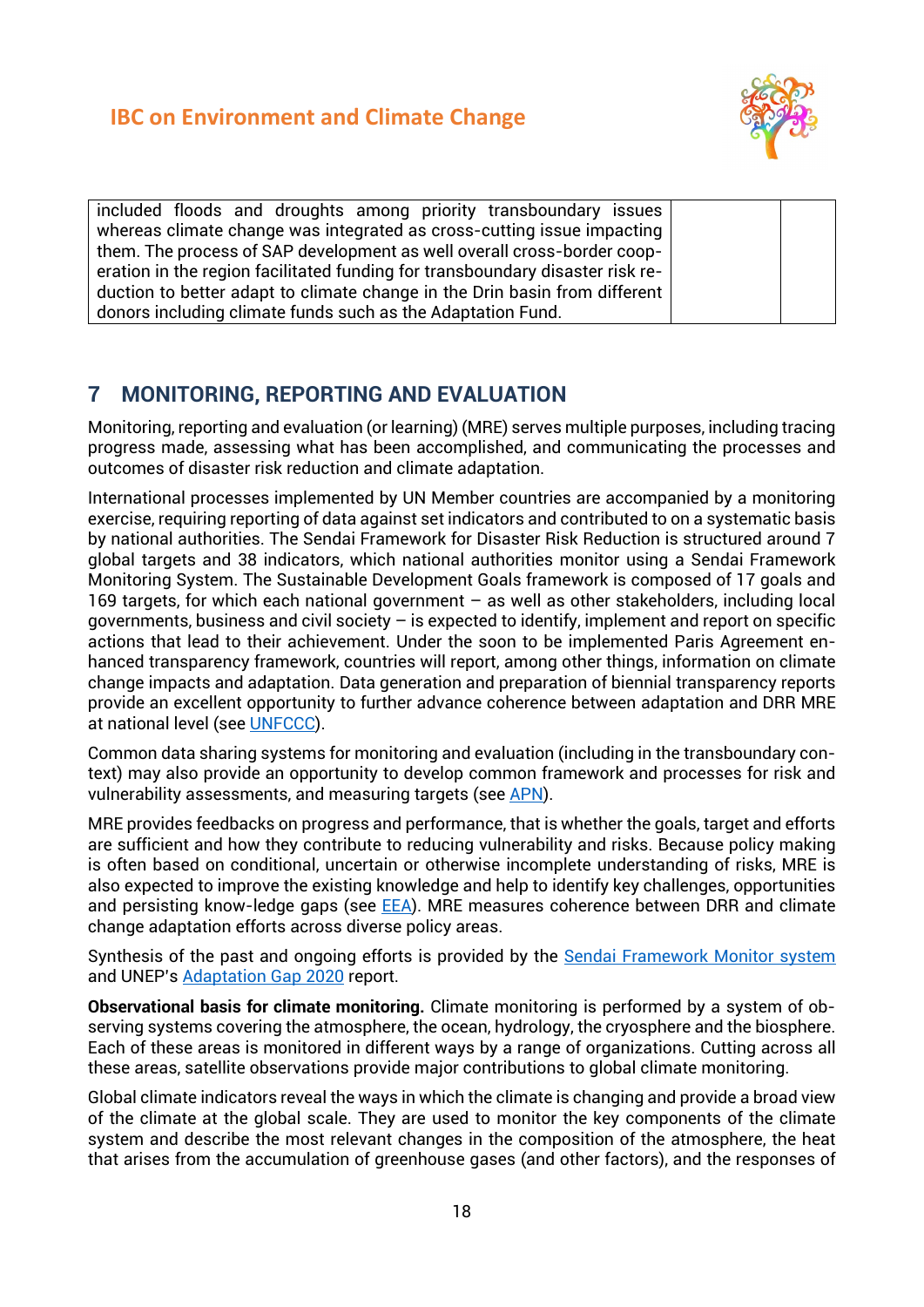

the land, ocean and ice to the changing climate. These indicators include global mean surface temperature, global ocean heat content, state of ocean acidification, glacier mass balance, Arctic and Antarctic sea-ice extent, global CO<sub>2</sub> mole fraction and global mean sea-level and are discussed in detail in the sections below. Further information on the data sets used for each indicator can be found at the end of this report.

| In 1992, the Global Climate Observing System (GCOS) was established by WMO,<br>the Intergovernmental Oceanographic Commission (IOC) of the United Nations<br>Educational, Scientific and Cultural Organization (UNESCO), the United Nations<br>Environment Programme (UNEP) and the International Science Council (ISC) to<br>coordinate and facilitate the development and improvement of global climate<br>observations. GCOS has identified a set of Essential Climate Variables (ECVs)<br>that together provide the information necessary to understand, model and pre-<br>dict the trajectory of the climate as well as plan mitigation and adaptation strat-<br>egies. The status of the observational basis for these ECVs is published in reg-<br>ular status reports.                                                                                                                                                                                                                                                  | <b>WMO</b> | Link |
|---------------------------------------------------------------------------------------------------------------------------------------------------------------------------------------------------------------------------------------------------------------------------------------------------------------------------------------------------------------------------------------------------------------------------------------------------------------------------------------------------------------------------------------------------------------------------------------------------------------------------------------------------------------------------------------------------------------------------------------------------------------------------------------------------------------------------------------------------------------------------------------------------------------------------------------------------------------------------------------------------------------------------------|------------|------|
| It has been 28 years since the World Meteorological Organization issued the first<br>state of the climate report in 1993. The report was initiated due to the concerns<br>raised at that time about projected climate change. While understanding of the<br>climate system and computing power have increased since then, the basic mes-<br>sage remains the same, and we now have 28 more years of data that show sig-<br>nificant temperature increases over land and sea, as well as other changes, such<br>as sea-level rise, melting of sea-ice and glaciers and changes in precipitation<br>patterns. This underscores the robustness of climate science based on the<br>physical laws governing the behaviour of the climate system. All key climate in-<br>dicators and impact information provided in this report show relentless, contin-<br>uing climate change, an increasing occurrence and intensification of high-im-<br>pact events and severe losses and damages affecting people, societies and<br>economies. | <b>WMO</b> | Link |

**Peer review** is a well-established instrument, widely used in policy evaluation. Peer Review of disaster risk management provides a country or a region with an opportunity to reflect on its readiness to cope with natural and man-made disasters and to identify ways of improving the risk management.

| The EU peer review programmes for Civil Protection, implemented in part-<br>nership with UNDRR and OECD, promote an integrated approach to disas-<br>ter risk management. Peer reviews also support a wider policy dialogue,<br>improving policy coherence and facilitating the exchange of good practices<br>on civil protection and disaster risk management. | European<br>Union | Link |
|-----------------------------------------------------------------------------------------------------------------------------------------------------------------------------------------------------------------------------------------------------------------------------------------------------------------------------------------------------------------|-------------------|------|
| <b>UNECE Expert Forum for producers and users of climate change statistics</b><br>introduced a set of core climate change related indicators to facilitate and<br>harmonize monitoring, reporting and evaluation practices. Implementation<br>guidelines provide recommendations and tools for measuring indicators.                                            | <b>UNECE</b>      | Link |